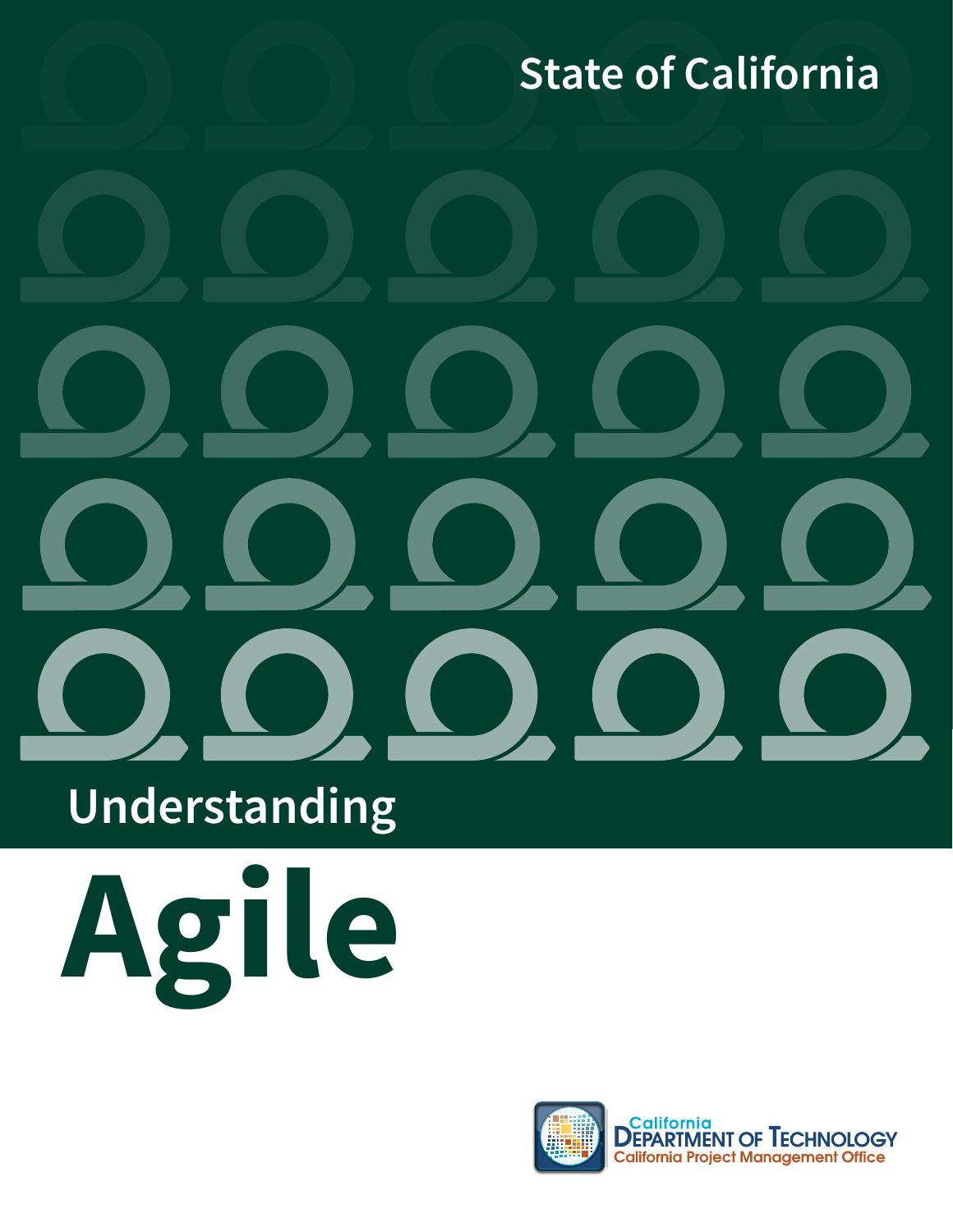

## Document Control

### **Version History**

Document history and version control is used to record detail of minor and major changes to Understanding Agile.

| <b>Version #</b> | <b>Date</b> | <b>Author</b> | <b>Changes</b>             |
|------------------|-------------|---------------|----------------------------|
| 1.0              | 12.05.2016  | <b>CDT</b>    | <b>Initial Publication</b> |
| 1.1              | 3.10.2017   | <b>CDT</b>    | <b>Minor Edits</b>         |
|                  |             |               |                            |
|                  |             |               |                            |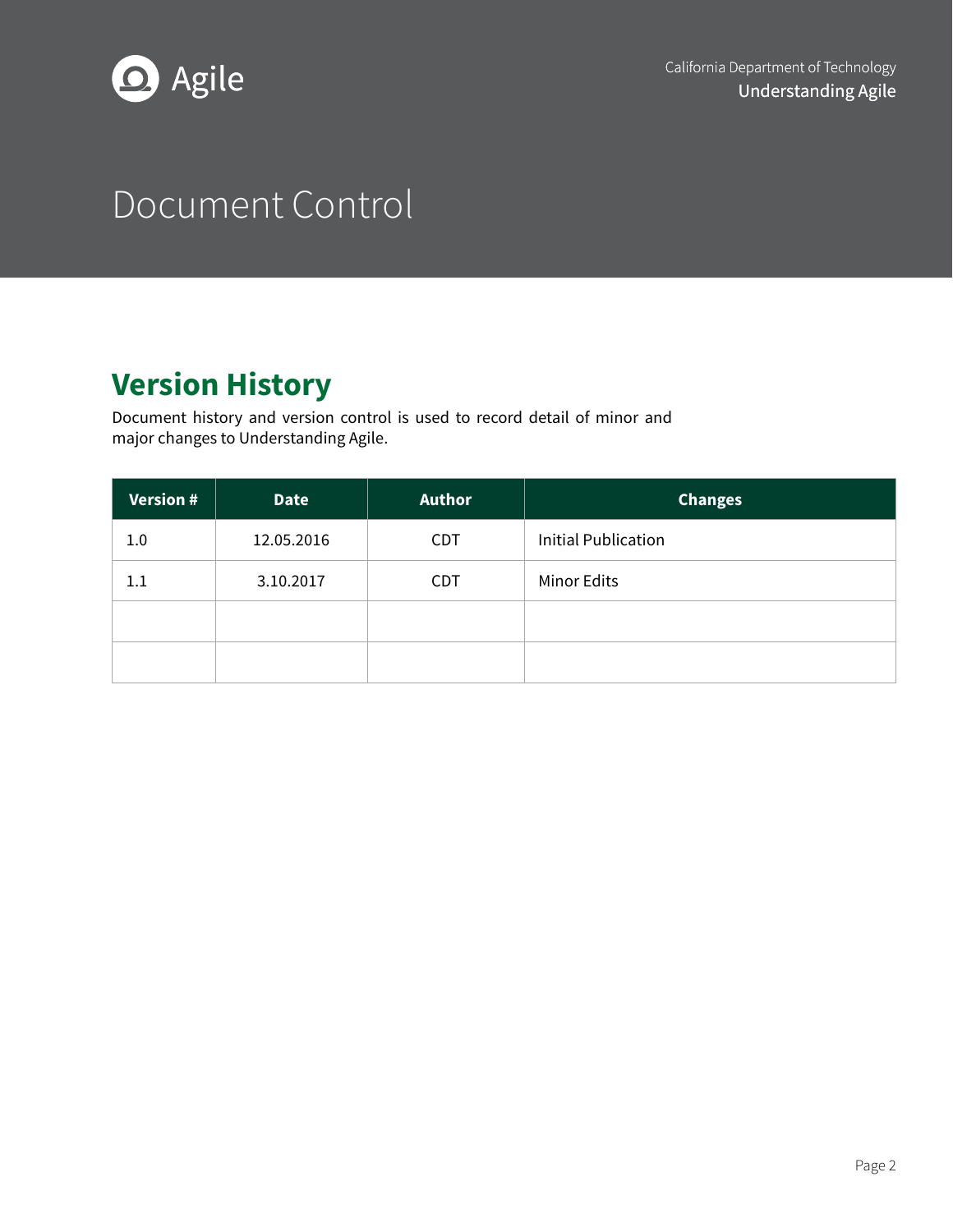



# **Table of Contents**

| Introduction                  | 4  |
|-------------------------------|----|
| Agile Defined                 | 5  |
| Agile Myths                   | 11 |
| Waterfall and Agile           | 18 |
| Selecting the Right Approach  | 24 |
| <b>Transitioning to Agile</b> | 27 |
| <b>Next Steps</b>             | 30 |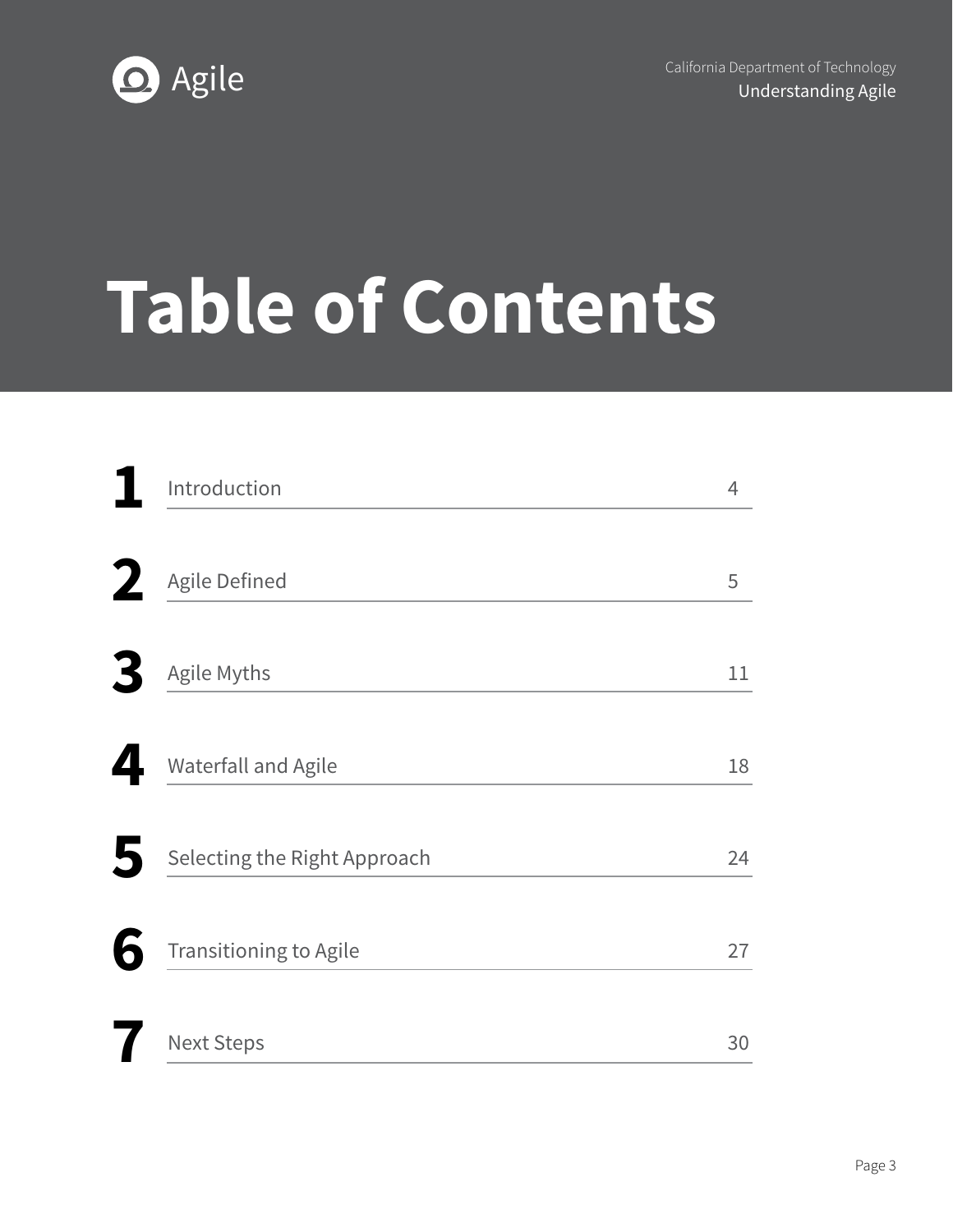<span id="page-3-0"></span>

#### **1. Introduction 1.** Consider project

An organization's choice of a project management and development approach for their project needs depend on several factors, including the relative experience of the project team and key characteristics of the project, such as complexity and size. Some approaches place more emphasis on fully planning and predicting the outcomes of project activities as they unfold, to minimize the amount of change that occurs. Other approaches instead accept change as something that is inevitable and place importance on the need to react and adapt. The prevailing predictive and adaptive development approaches are waterfall and agile, respectively. Each presents unique opportunities and challenges for the organization undertaking the project.

Agile development practices present an alternative approach to the waterfall method more commonly employed in the State of California for information technology (IT) projects. As the landscape evolves and there is a growing awareness and desire to use agile, state organizations need to be equipped with basic information to be able to make informed decisions about the path forward for their project needs. Agile development may present some benefits inherent in its adaptive and reactive methodology, but it is not one-size-fitsall nor suggested to be a more successful approach compared to waterfall. Each organization must understand the practices and principles of agile and determine what is appropriate for their project.

The California Department of Technology (CDT) is developing agile guidance that will be released in three parts. The first part, this "Understanding Agile" document, explores key agile concepts within the context of project management and system development; compares and contrasts waterfall and agile; and discusses next steps for organizations that want to further explore using agile. Part two will help organizations get ready for agile by discussing the core attributes to planning for an agile project and how to assess whether the organization is environmentally and culturally ready take on the effort. Lastly, part three will provide practical guidance and tools – a "how to" guide – for organizations that identify agile as the best approach to implement their project. Components of parts two and three will be launched iteratively as a series of playbooks and will build upon one another. Collectively these resources will enable organizations to focus on the delivery of business value and outcomes to its customers in a continuous and incremental way that is suitable for the government setting.

characteristics and team experience when choosing a project management and development approach.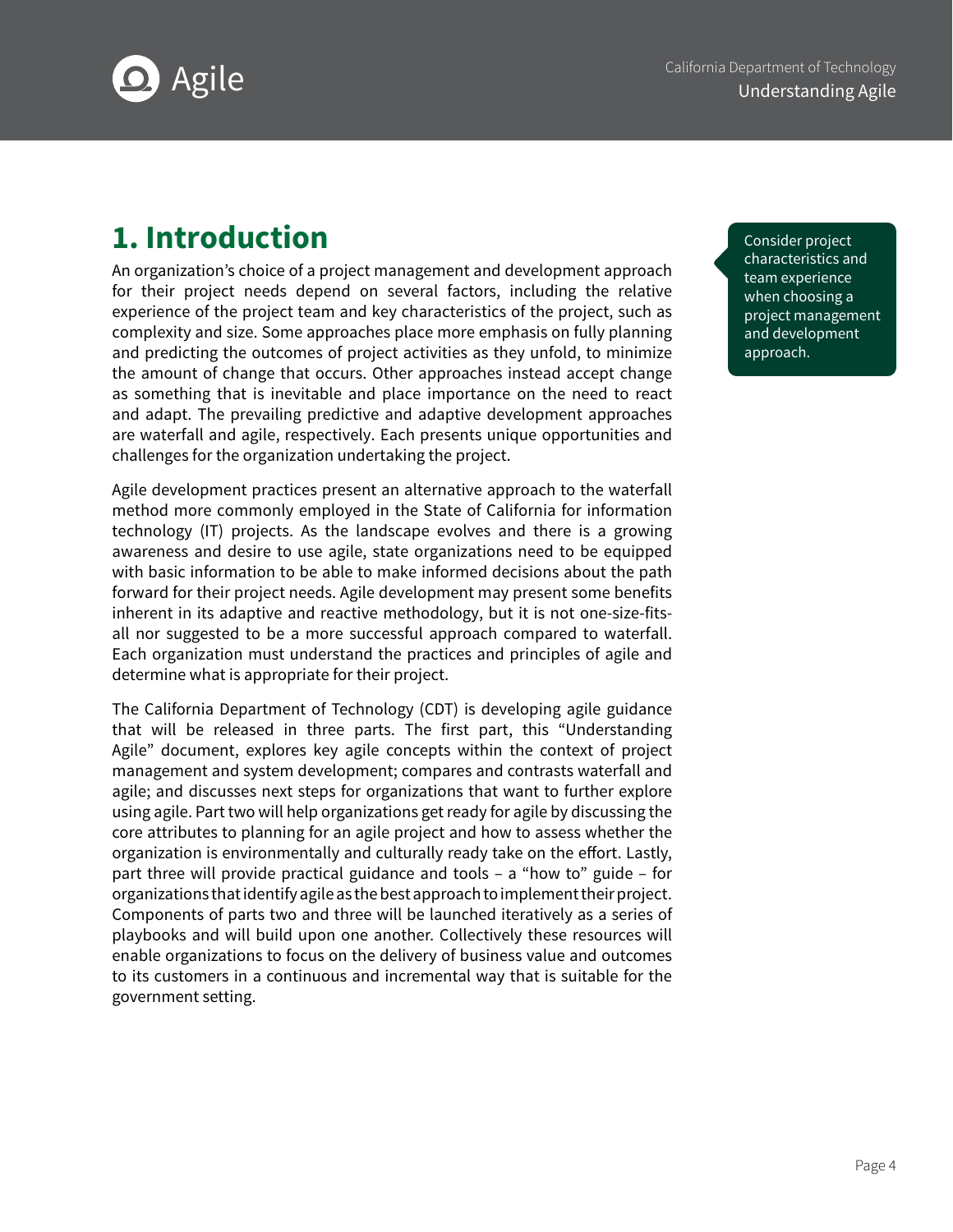<span id="page-4-0"></span>

### **2. Agile Defined Learn about agile**

Agile is an approach in which the solution for a business problem or opportunity can evolve over the life of the project. It promotes:

- Frequent delivery of usable system functionality
- Iterative planning as user needs are more defined
- Delivery of high-value functionality early in the project
- Team is empowered to make decisions and accountable for taking ownership
- Continuous improvement by incorporating feedback and lessons learned on an ongoing basis

These characteristics enable rapid and flexible response to change and frequent Stakeholder exposure. Consequently, agile lends itself most appropriately to projects in which accurate estimates, stable plans, and reliable predictions are not available in the early project stages.

While some may think agile can solve the issues associated with traditional project management and system development that many organizations face, use of agile should be thoughtfully considered for what it might realistically help achieve based on the organization's ability and capacity to be adaptive. Agile is a way of thinking and doing with several core principles that should be followed. These include the following six concepts detailed below:

- Iterative development
- User centered design\*
- Iterative planning
- Flexible scope management
- Team ownership
- Continuous improvement of processes

principles and

<sup>\*</sup>User centered design is not formally one of the principles of agile. However, it is a positive, wellregarded complement to agile processes and is a key tenet for State of California's implementation of agile.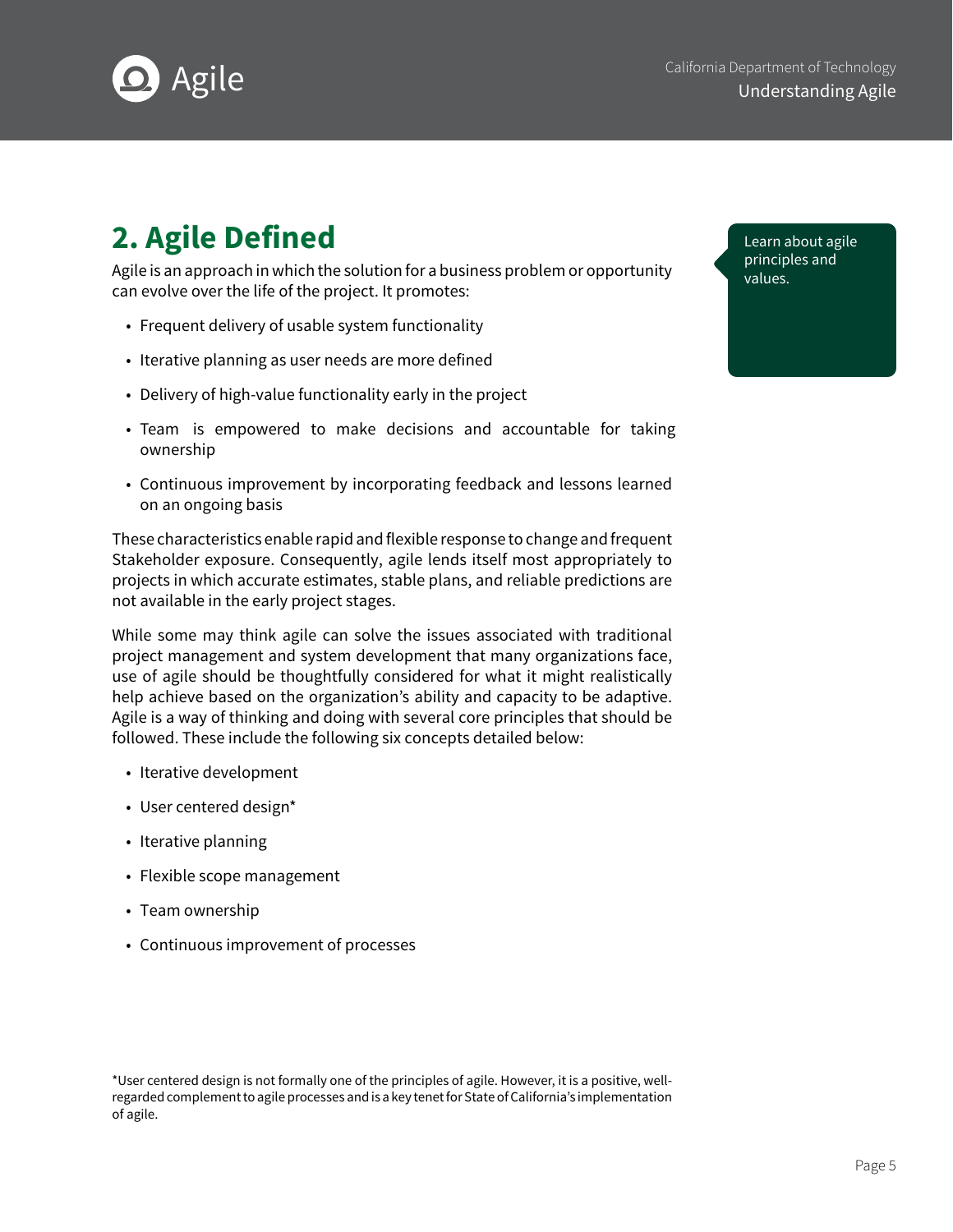

#### **Iterative Development**

As depicted in Figure 2-1, agile includes short development lifecycles, also known as iterations, that are repeated over the course of the project. The duration of each iteration may be anywhere from 1-4 weeks as appropriate for the specific project, and focuses on just a portion of the project's functional scope. Full functionality is built-up cumulatively through a number of iterations, each of which produces a functioning increment of the overall solution. Because working system functionality is produced at the end of every iteration, users have early and frequent exposure to the developing system which provides ongoing opportunities to "course correct" if the system is not meeting expectations.

In Section 4, see Product Development Cycle for an expanded view of how products are delivered for each approach.



**Figure 2-1** contrasts the traditional waterfall lifecycle with an iterative agile lifecycle.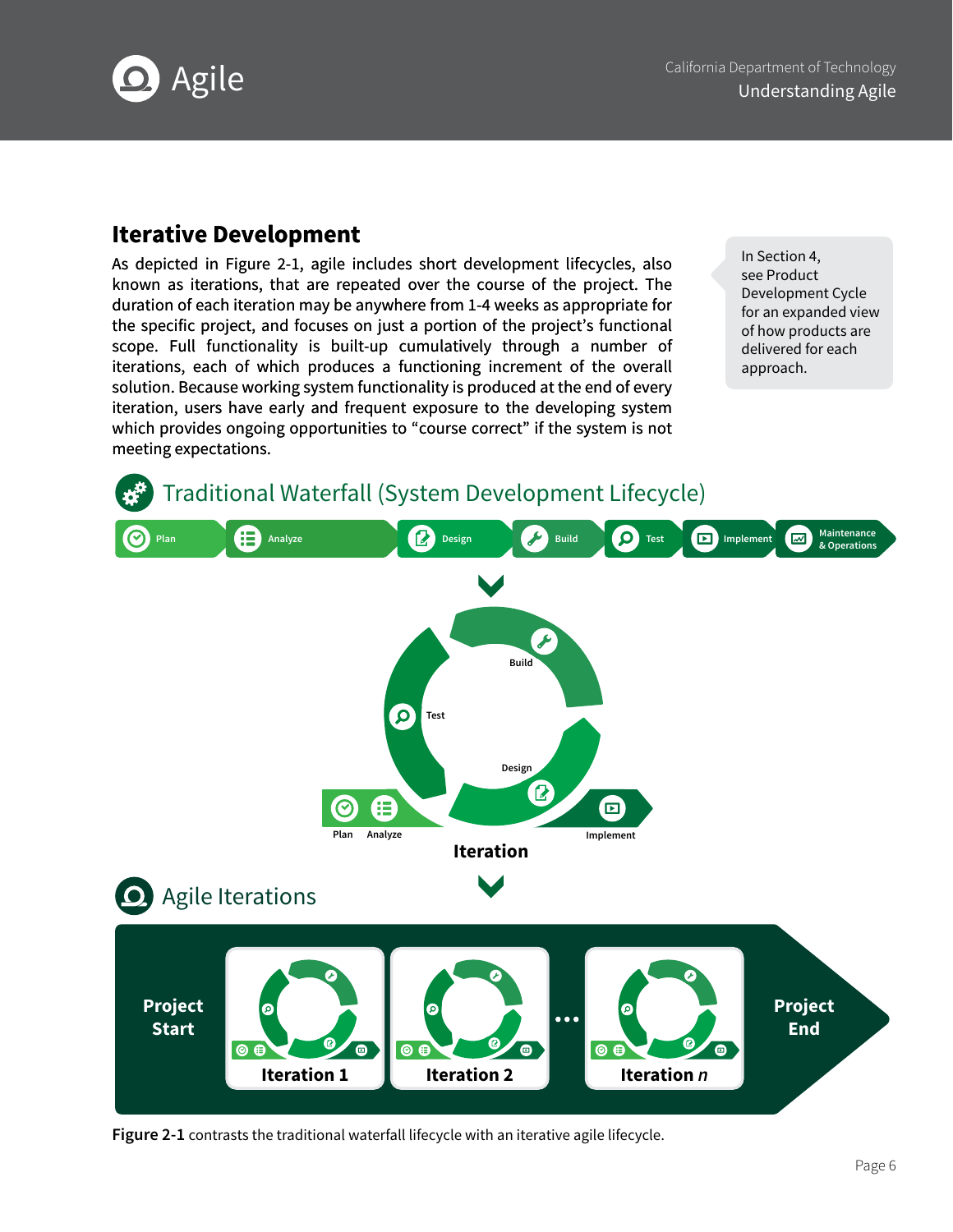

#### **User-Centered Design**

User-centered design is a frame of thought where user needs are fundamental to every aspect of the project, including conceptualization, planning, and design. Priority is placed on delivering value to users via a solution that meets or exceeds expectations. Instead of developing a solution based on a predetermined set of requirements, success is defined by creating a system that enables users to complete their business in a way that adds value and makes sense from the users' perspective. This is done through continuous involvement of the business owner to solicit feedback and create solutions that best reflect the users' needs. This way of thinking is important to both project management and system development, whether agile or traditional waterfall is followed.



**Figure 2-2** illustrates the frame of thought for a user centered design approach.

The following are a few benefits of a user-centered design approach:

#### **Solidifying the Business Case**

When identifying business problems or opportunities to conceptualize a project, understanding user needs confirm that you have a solid business case. By understanding who the users are, what they need, how their needs could be met, and when the users need a solution (Figure 2-2), a project is justified in simple terms that can be easily aligned to organizational mission and goals.

#### **Prioritizing the Scope**

Having a clear picture of when the solution is needed by users allows a business owner to prioritize scope items and determine the best release strategy for their work. By developing and delivering scope items that meet the users' highest priorities first, the risk of not delivering core functionality goes down significantly, and user satisfaction and probability of project success go up.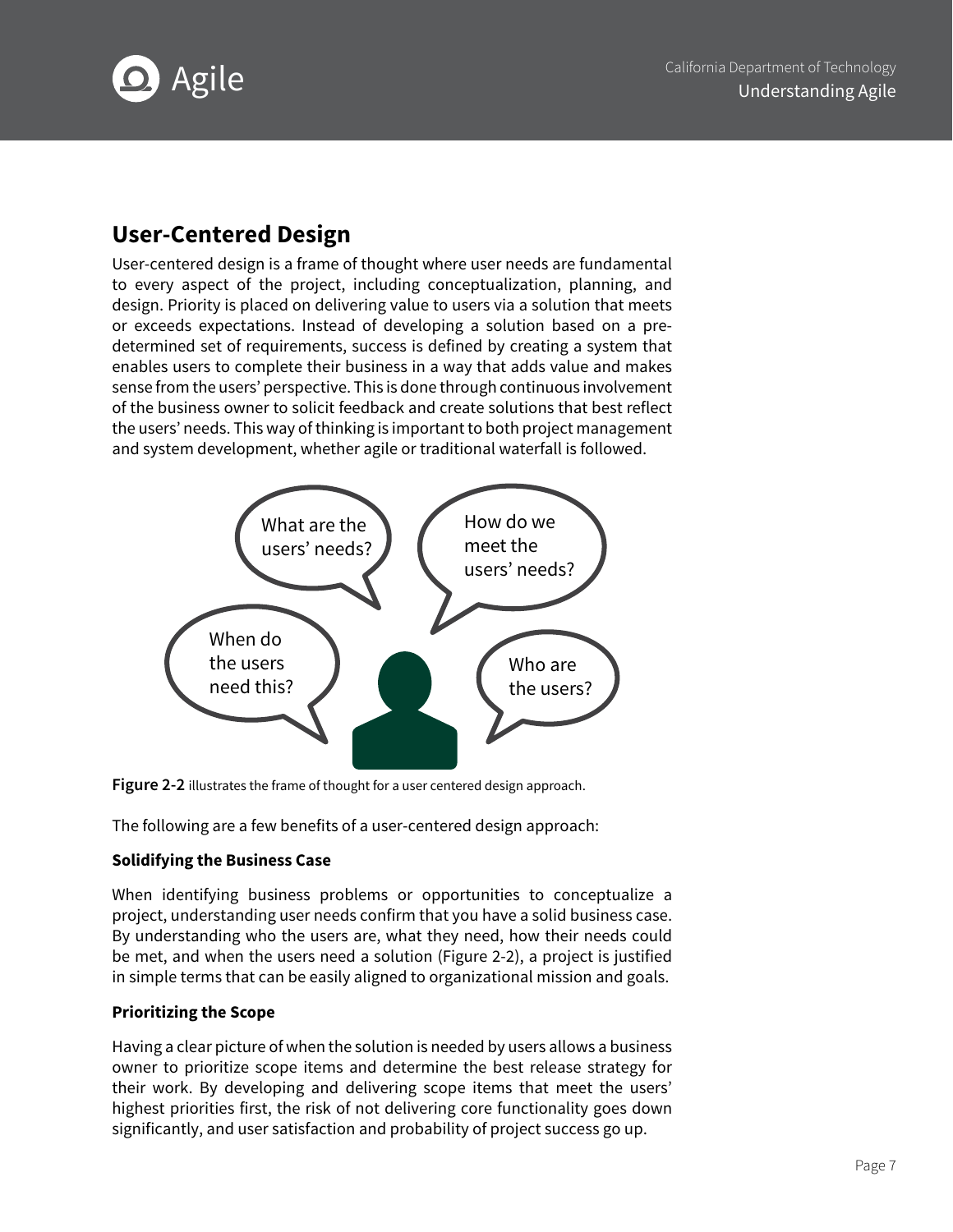

#### **Discovering and Validating User Needs**

Frequent user feedback through the business owner and the demonstration and usage of functioning product increments help drive development of quality solutions. Feedback is solicited throughout the project lifecycle to discover and ensure user needs are met. Through early and frequent presentation of functionality to the user at the end of each iteration, and actual usage of developed functionality by users, agile teams gain immediate feedback to determine whether they are on track to achieving the product vision. They also use this feedback loop to refine the vision and overall strategy, and adjust future work plans accordingly.

Ensuring user needs are met will increase the probability of project success.

#### **Iterative Planning**

While agile training and education typically focuses on the activities associated with system development, knowing how to manage an agile project is equally important. Within agile, planning must occur at multiple levels, as shown in Figure 2-3. Agile planning should address day-to-day activities, iterations, releases, the entire project, the organization's project portfolio, and the broader organizational strategy.



**Figure 2-3** shows the many layers of planning for agile.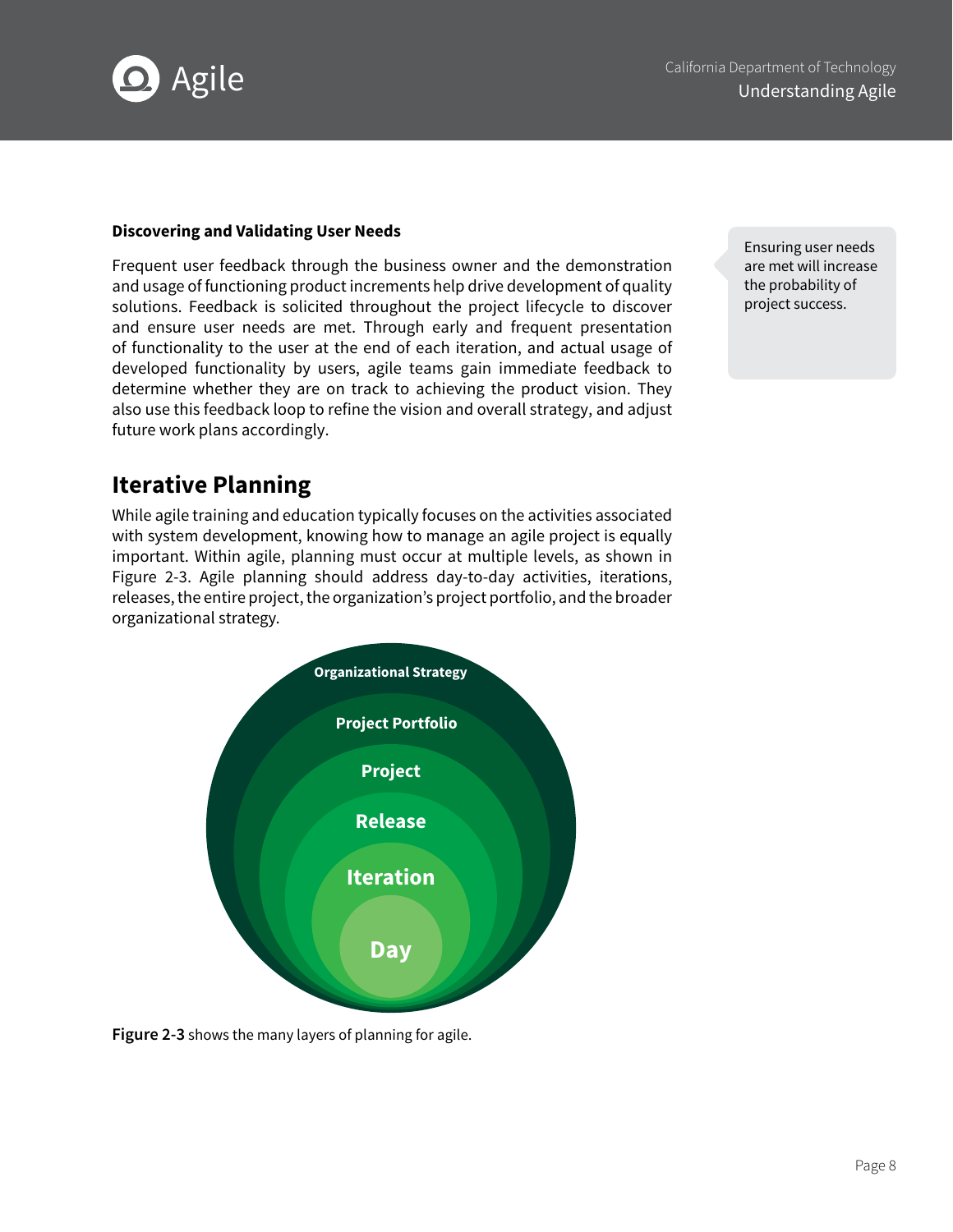**Agile** The California Department of Technology California Department of Technology California Department of Technology



A Project Charter should be drafted when initiating a project whether it will follow an agile approach or a more traditional project management lifecycle. The Project Charter for an agile project should contain a concise and specific vision statement that outlines the purpose of the project and what it hopes to achieve. A roadmap describes the prioritized list of functionality which, when developed, will move the project towards accomplishing the vision described in the charter. The roadmap also outlines the project scope elements and the description of each functional element is elaborated upon as learning occurs within each successive iteration. Progressive elaboration is highly encouraged based on the belief that project teams will know the least about what the user wants and how to achieve it at the beginning of a project. The agile approach is to refrain from elaborating on the vision in detail until the project team is ready to collaborate with the user to develop the functionality.

#### **Flexible Scope Management**

Agile teams progressively learn more during each iteration to better understand the scope of work and gain more clarity regarding what the users need. The project team is focused on delivering the greatest business value to users first as opposed to delivering all possible functionality at once. This approach requires a flexible project scope when other factors such as time and budget are constrained. An agile project's end is not based on when the project scope is completed, but rather when the planned time has elapsed and the benefit of releasing resources to begin another development effort outweighs the value of continuing to develop the remaining functionality. Many projects in state organizations may not be afforded autonomy to manage the project scope in this manner; in those cases, it is vital for the team to understand and differentiate the "must haves" from the "nice to haves" early in the planning effort. This facilitates delivery of must-haves early in the development cycle to provide users the greatest benefits as soon as possible.

In Section 4, see Project Management Planning to understand adaptive planning through progressive elaboration.

In Section 4, see Project Management Planning to provide additional information on the waterfall planning.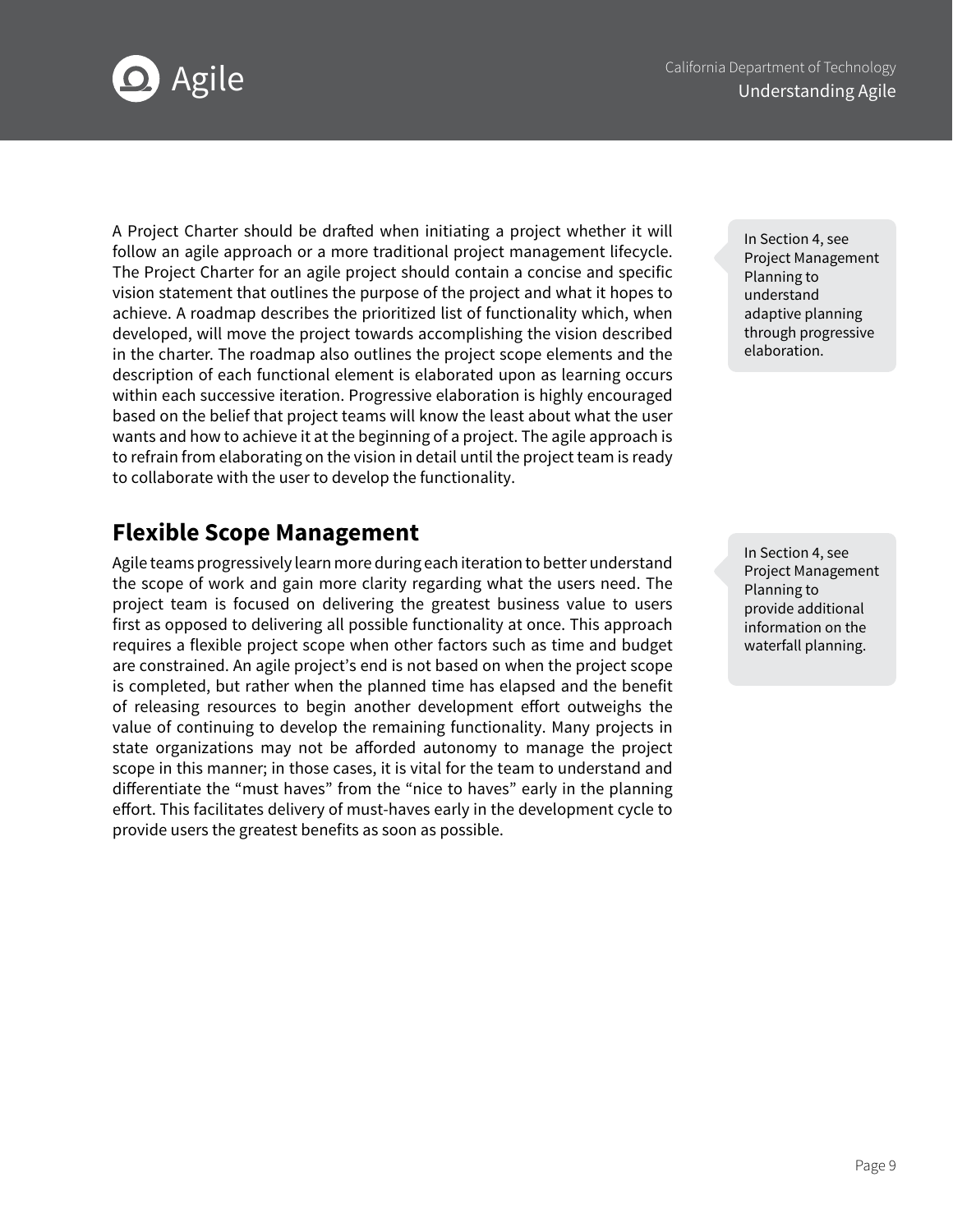

#### **Team Ownership**

Agile teams consist of members who represent the users as well as those who possess the technical skills necessary to develop the solution. The team works together to plan, analyze, design, develop, test and integrate functionality within short development cycles. Agile teams decide how the work will be accomplished in order to best satisfy user needs. In this way, they assume accountability and ownership for delivering a quality solution.

In order for team ownership to take root, project teams must be empowered by management to operate independently. Management trust and support of change is equally important to building an effective team and the overall success of an agile project.

#### **Continuous Improvement of Processes**

At the end of each iteration, agile teams receive immediate feedback on their work from Stakeholders and users through a product review meeting. In addition, agile teams typically inspect their processes, tools, communication, environment, and other project management related issues every iteration. The team makes adjustments immediately which are leveraged in the next iteration. This continuous improvement increases the team's ability to produce desired outputs by focusing on quality assurance. As soon as one iteration ends, a new one begins.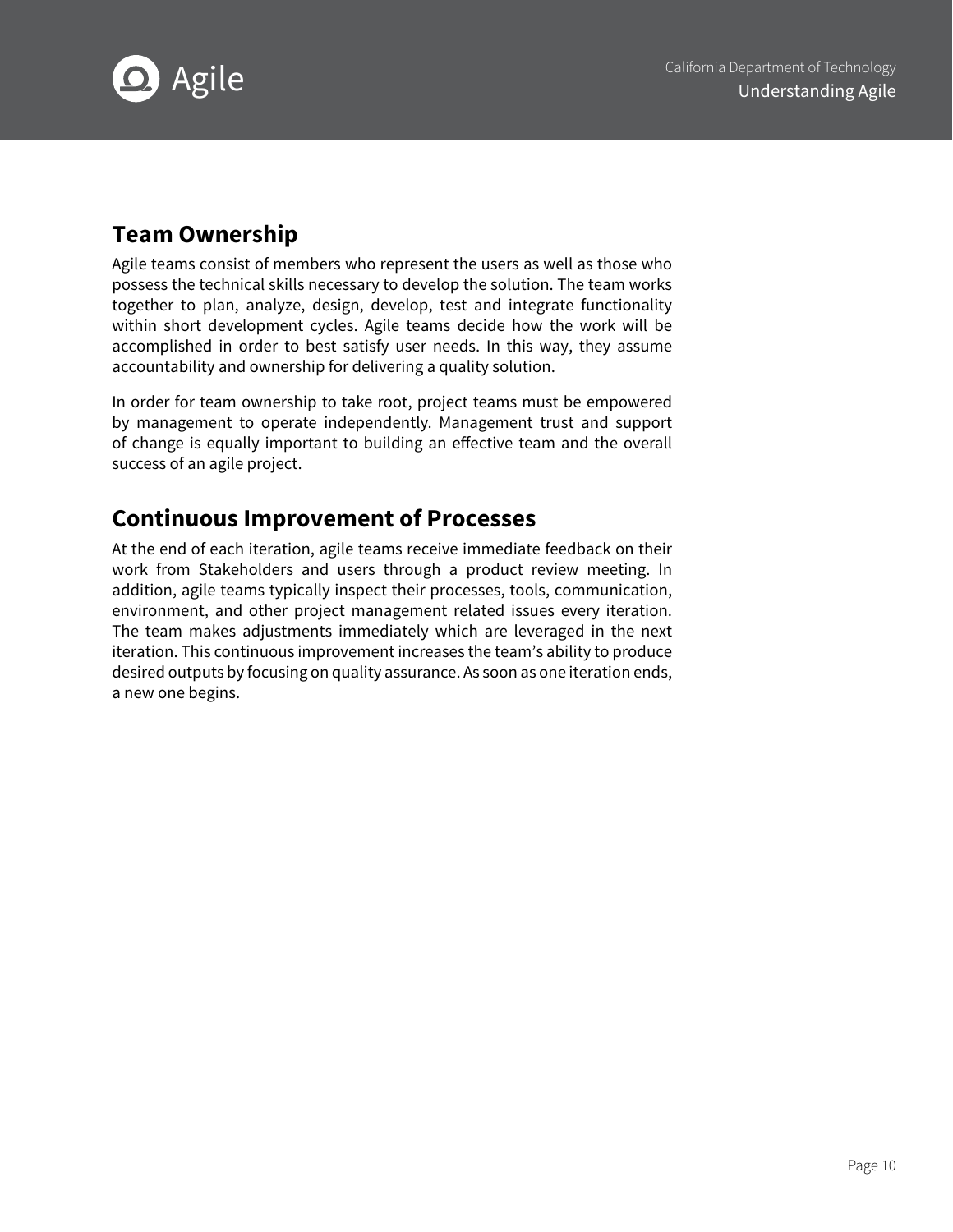<span id="page-10-0"></span>

### **3. Agile Myths**

To better understand what agile is, it may be helpful to understand what it is not. Agile is not a new approach, but it may be new to many project team members within state organizations. As with many concepts and approaches, misconceptions and myths are often times communicated and shared amongst new and even seasoned practitioners. Myths can be misleading when trying to understand what work might be involved and what situations are most appropriate for leveraging an agile approach. The following agile myths and explanations can help ensure a common, basic understanding when considering agile, and thus help level expectations for a project team or organization considering applying agile concepts.

#### **Myth 1 – Agile Means "No Planning"**

As with any approach, planning is a vital aspect that, if not adequately carried out, greatly diminishes the effectiveness of a successful implementation. However, as opposed to conducting extensive planning upfront, agile spreads this planning activity (e.g., what specific functionality will be delivered when) more evenly throughout the project lifecycle. High-level planning is completed at the beginning of an agile project and is continuously elaborated upon throughout the project as new information becomes available. This continuous planning allows a project to start much quicker and to be more nimble to make ongoing adjustments in strategy as new information becomes available. This can come through changes in business needs or priorities; project issues, risks, or resources; and even changes in available technology. It also provides the project team with the ability to more easily and efficiently adapt to changes and optimize plans as new information emerges.

#### **Myth 2 – Agile Means "No Governance"**

Within an agile approach, the team members working on the project have autonomy over decisions about how to meet the needs of the user. However, most state organizations will find it difficult to allow project teams complete autonomy due to reporting and/or other governance requirements. As a result, organizations transitioning to agile may need to modify their governance practices. This includes incorporating clearly defined parameters within which the project team is free to make decisions and a clearly defined, fast-moving governance process to make decisions that are outside the team's purview.

To create an environment that supports team autonomy, the organization should establish a governance process that meets regularly; can accommodate ad hoc meetings; make decisions quickly; and is comprised of members with appropriate knowledge of the project, business, and users. Defining lightweight,

Common agile misconceptions explored.

In Section 4, see Project Management Planning for an example of iteration planning.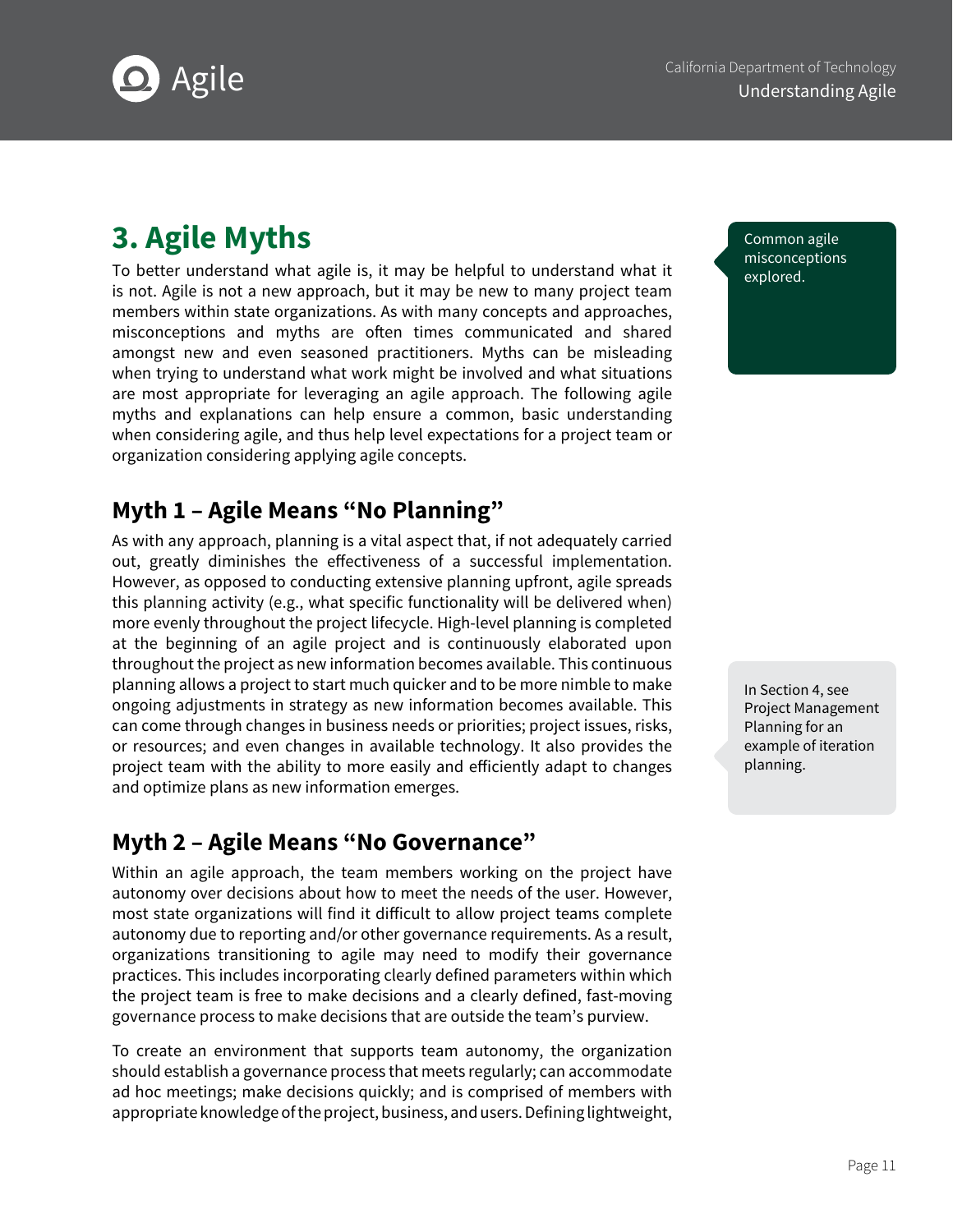

fast moving, and effective project governance is incredibly important for agile project success. The key is to establish a process that is appropriately specific, but not overly prescriptive.

#### **Myth 3 – There is No Documentation with Agile**

The adaptive and iterative nature of agile places less emphasis on the need for documentation compared to waterfall, but that does not mean that no documentation is required. Elements of the project continuously evolve as additional information becomes available and user needs are defined.

As shown in Figure 3-1, a traditional approach results in detailed documentation at the end of each phase. Following an agile approach does mean less documentation compared to a traditional waterfall approach, but documentation is needed nonetheless. In agile, an appropriate level of documentation will be an output of each iteration.



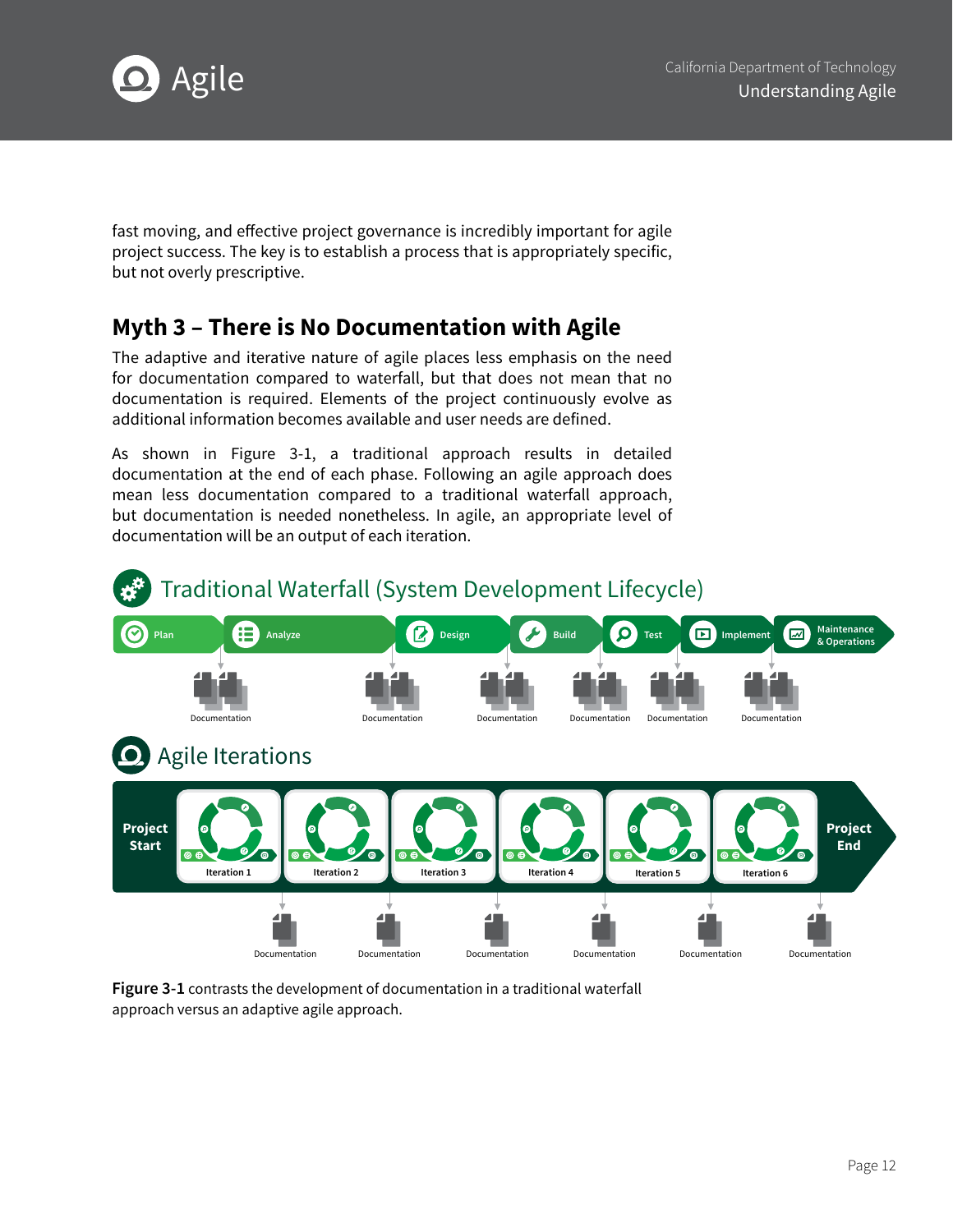

Developing adequately detailed documentation for agile is a necessity to:

- Meet the needs of project Stakeholders.
- Document decisions made.
- Support communication with external groups including Stakeholders outside the project team or for team members that cannot collocate.
- Support the use, operation, and maintenance of the system.
- Capture lessons learned for continuous improvement and to benefit future projects.
- Report project status and performance metrics.

Whether your approach is agile or waterfall, the documentation that you develop should serve a purpose and not be created only because it was required in efforts undertaken in the past. The effective management of a project should have value-driven documentation that supports the project team's communication with Stakeholders, and enables the business to use the product effectively, and the technical team to support and maintain it. When considering what documentation looks like in your project, think about the value of the document or if it is needed, what information needs to be captured, when it needs to be captured, with whom it needs to be shared, and how that documentation might help the team improve.

#### **Myth 4 – Agile Practices are New**

The practices of agile have been around for the greater part of the last century. In the 1930's, physicist Walter Shewhart began improving products and processes through iterative cycles. This practice was later modified by W. Edwards Deming to become the Plan-Do-Study-Act (PDSA), also known as Plan-Do-Check-Act (PDCA), cycle for continuous improvement and quality management. Up through the 1980's, the United States military, NASA, IBM, Honda, Toyota, Canon, and others continued to experiment with and evolve concepts and practices we recognize as agile. These ideas led to the publication of the Agile Manifesto in 2001 and identification of the common values and principles for improving the approach to system development projects. Currently, several varieties of agile-based methodologies are used in these efforts, including Scrum, Extreme Programming (XP), and in some cases, Kanban.

Leverage templates from the California Project Management Framework (CA-PMF) as a starting point for agile documentation: [capmf.cio.ca.gov/](http://www.capmf.cio.ca.gov/) 

For more information on the Manifesto for Agile Software Development and its 12 principles, visit:

[agilemanifesto.org/](http://www.agilemanifesto.org/)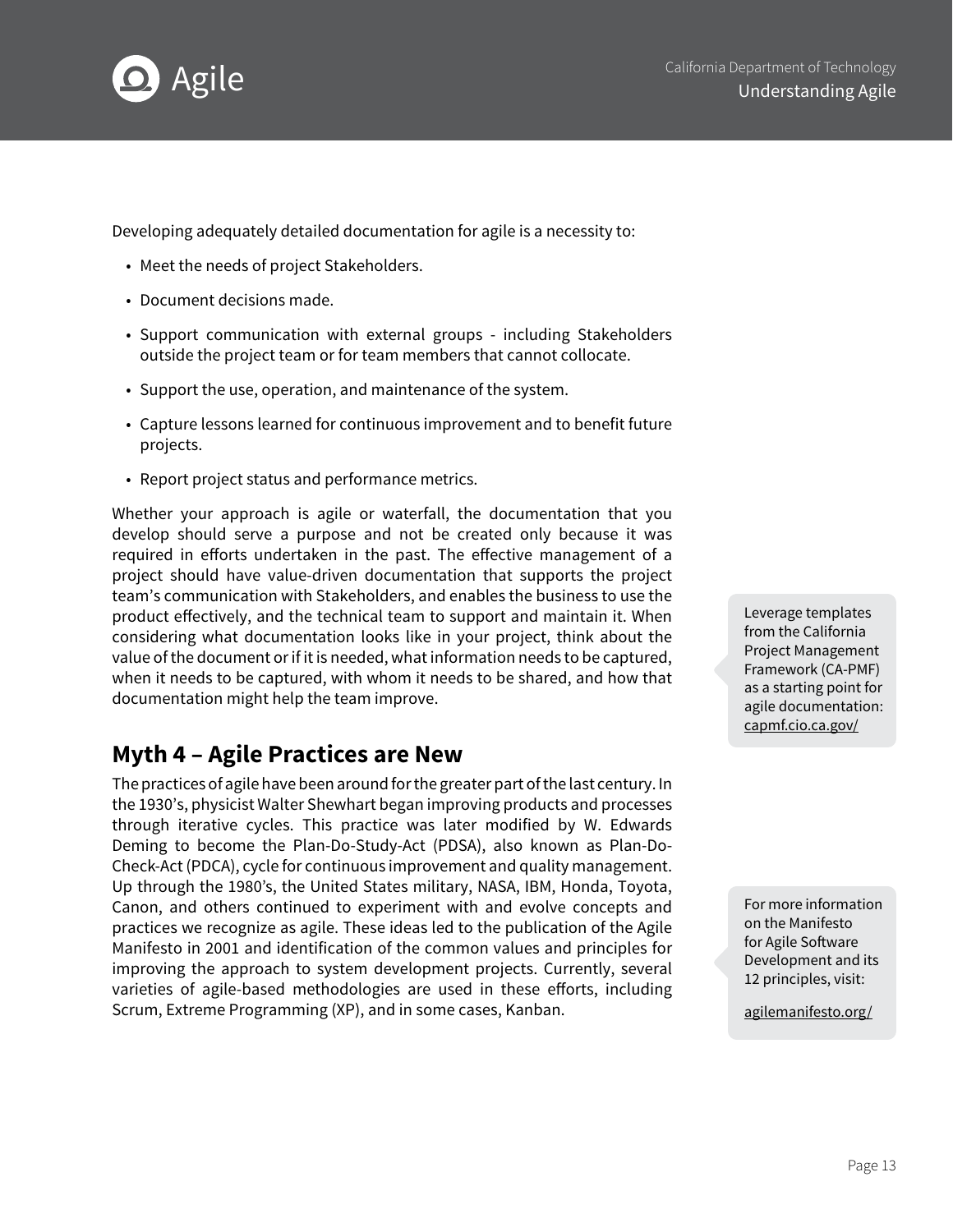

#### **Myth 5 – Agile Only Works with Small Projects**

An agile development team consists of small, cross-functional groups that collaborate throughout the development process. This approach can be equally effective on small projects and larger efforts to develop complex systems since agile teams typically "divide and conquer." For larger projects, this means that multiple teams can be organized and focus on separate components of system functionality and/or technical architecture.

For agile projects of all sizes, but especially for the large and complex, continuous integration of developed components on a daily if not more frequent basis is a critical success factor– more specifically, project teams need to check in and test newly developed code against the larger solution within a production-like environment. In an agile project with typically short development iterations, parallel development efforts, and frequent delivery of functionality, project teams must integrate their work often to detect and resolve errors as quickly as possible, with the ultimate goal of being able to deploy at any time. If project teams delay the integration to just-prior-to-release, they will likely run out of time to adequately perform testing, address defects, and prepare the infrastructure. Agile teams should ensure that they have the right automated build and test tools, and the appropriate processes in place to support continuous integration.

#### **Myth 6 – Agile = Scrum**

Scrum is a popular development methodology that is iterative and adaptive; however, Scrum and agile are not the same thing. Scrum is a framework for developing and managing work, while agile is an approach that follows a common set of values and principles that many methodologies fall under. Agile projects do not have to adopt any particular development methodology. Organizations must assess each development methodology to identify which is best suited for the environment. It is important to understand that the different development methodologies all focus on understanding and meeting the users' needs in a flexible and iterative way.

Furthermore, for organizations that are not ready to adopt agile as a development methodology, some agile practices can and should be leveraged to complement a waterfall approach. This includes those that pertain to the culture and environment of an organization (e.g., collocating teams, having access to business owners), or to project planning (e.g., deploying the project over several releases instead of one release at the end). Agile development methodologies have a greater chance of successfully achieving the desired outcomes when adopted in its entirety; this incremental adoption of agile organizational and planning practices can help lay the foundation for a later adoption of an agile development methodology.

In Section 6, see Transitioning to Agile for additional suggestions of agile characteristics for incremental adoption.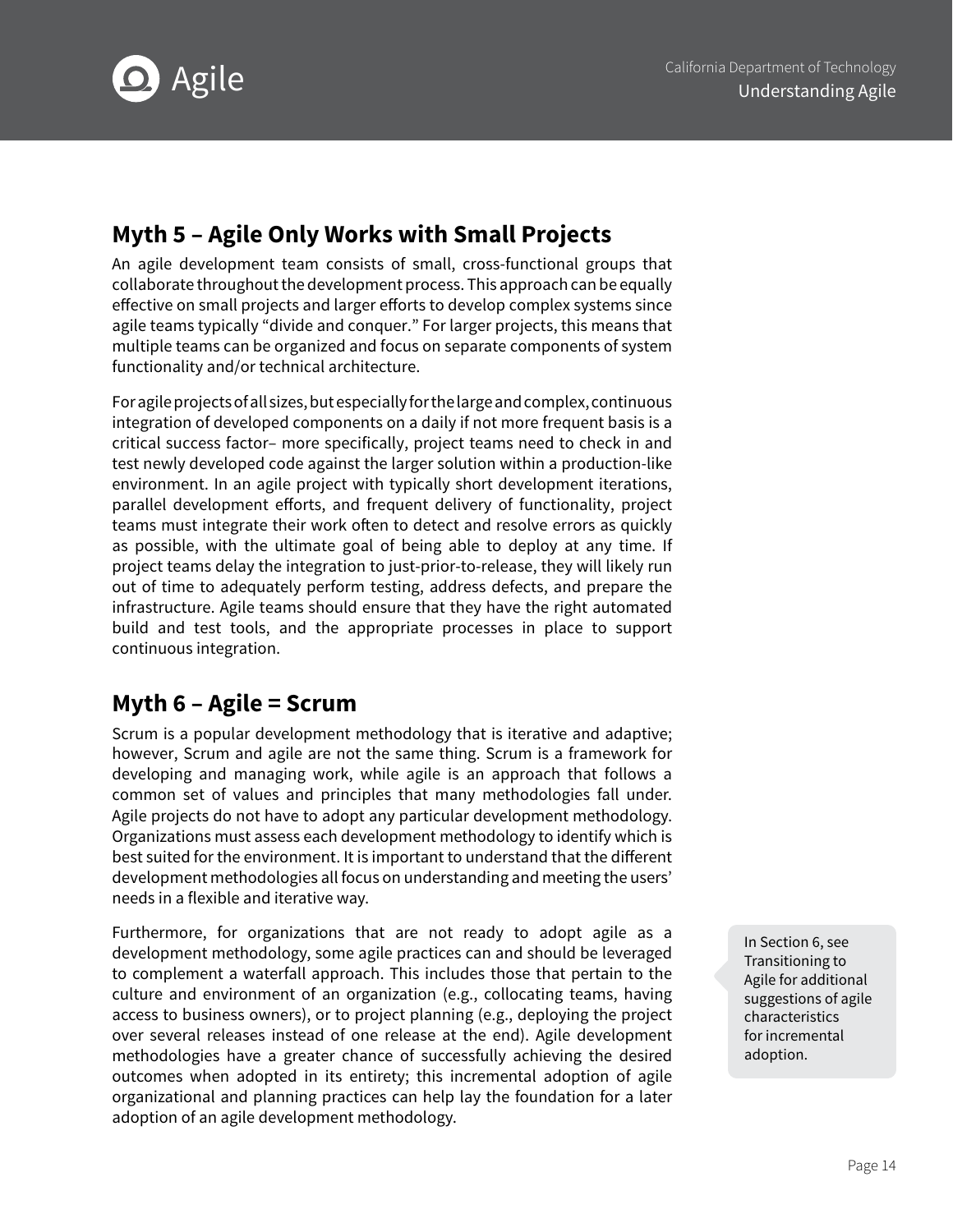

As shown in Figure 3-2, Scrum is just one of many methodologies based on agile values and principles. Other methodologies include Scaled Agile, Extreme Programming, and Kanban.



**Figure 3-2** depicts the different development methodologies that are collected under the umbrella of agile.

#### **Myth 7 – Implementing Agile is Easy**

Change is hard. Transitioning an organization that is more accustomed to a traditional waterfall approach to an agile approach is not an exception to this rule. A significant number of state organizations will not have practices and procedures that are geared towards those of an adaptive approach and will likely need to focus on adapting the project team's project management and system development processes to the unique characteristics of the organization, project, and people.

To achieve the full benefits, project teams must not only learn the best practices of agile; it is also important to understand the specific circumstances of the organization's culture and the project. To start, the project team should assess the organization's readiness and whether the selected project is the right fit for agile (see Section 6 – Transitioning to Agile for more details). Important areas to evaluate include the organization's existing governance structure and project management processes to see if they align or can accommodate the adaptive values and principles of agile, and the level of management buy-in to both support and be an agent for change. It is important to invest the time, resources, and effort to establish the culture, expectations, and infrastructure to support the implementation of an adaptive methodology. Learning how to work in an

In Section 6, see Transitioning to Agile for additional guidance on implementing agile.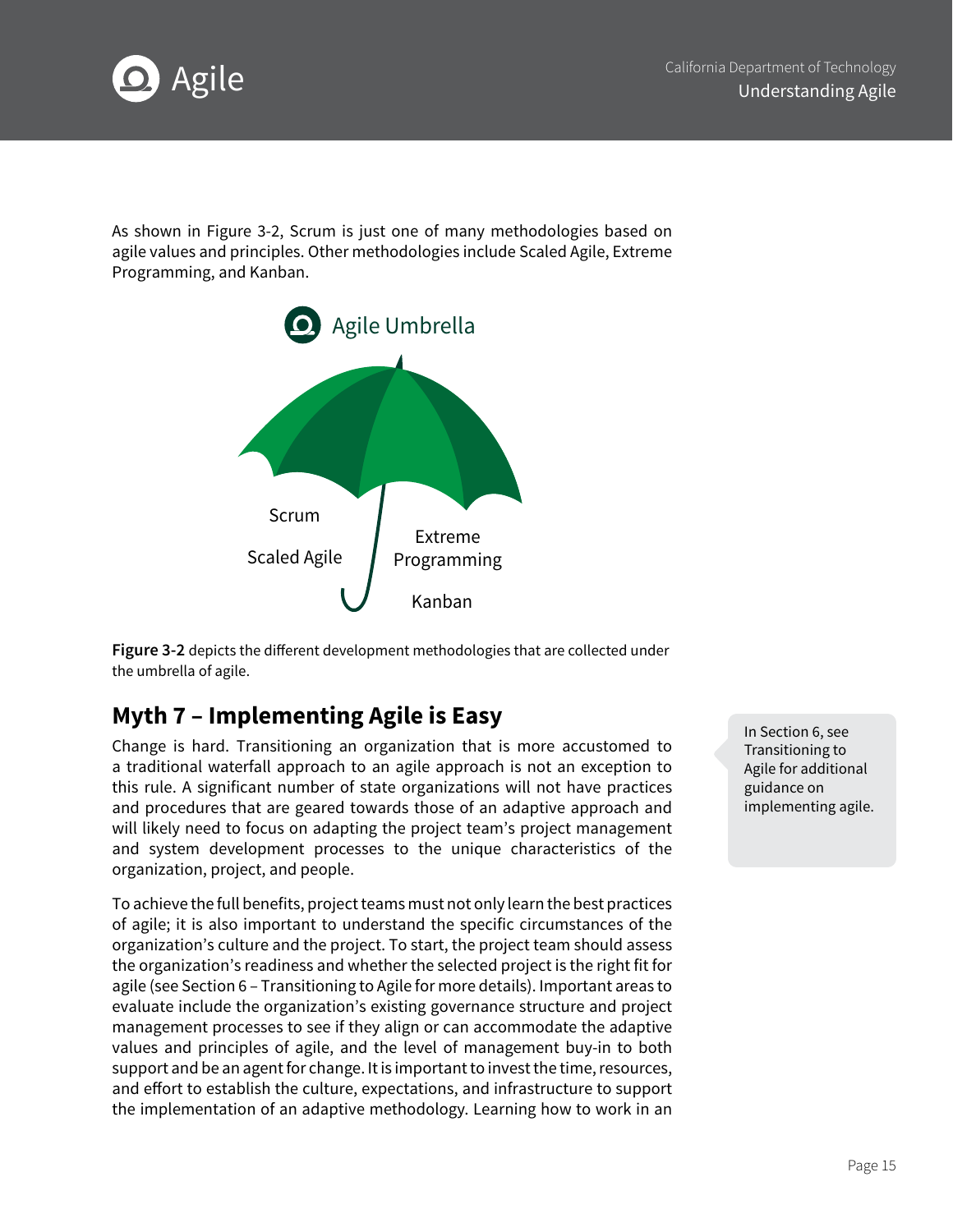

agile way requires practice, commitment, clear and timely governance, and learning by doing. For those with little or no experience, consider leveraging an agile approach for a smaller effort to demonstrate success and the team's proficiency before moving on to something bigger.

#### **Myth 8 – Pure Agile is the Answer**

Employing agile practices will not be the solution to all project management and IT development issues encountered with a traditional approach, as agile may not meet the varying needs of the organization. Doing anything new within an organization often introduces elements of additional project risk. In this kind of environment, the implementation of agile practices and principles should be done pragmatically and take into consideration the real-world environment in which the project is managed and the system is developed.

To realize benefits associated with an adaptive methodology without an overhaul of the current environment, organizations can moderate the degree of change. In particular, a project that takes place in a government context will likely be more successful if it integrates adaptive and user centered practices into its traditional waterfall approach. This could be due to rules, regulations, or the organizational structures and cultural expectations that are heavily based on traditional waterfall processes. For small changes, organizations can consider incorporating the following practices to be more adaptive:

- Conduct and communicate lessons learned frequently and not just at the end of the project. Adopting this practice will support the continuous improvement process discussed earlier.
- Have short (15 minute) daily stand-up meetings to provide a venue for project team members to communicate roadblocks they are experiencing, and for management to help resolve.
- Manage each project team member's work-in-progress. Set clear and realistic expectations for what work can be accomplished in a given period to not over-allocate resources. This requires the team to prioritize its work and accomplish the most critical tasks first.

For organizations that are ready for bigger change, see "Section 5 – Selecting the Right Approach" for additional details.

In Section 5, see Selecting the Right Approach for additional information on how to incorporate adaptive thinking.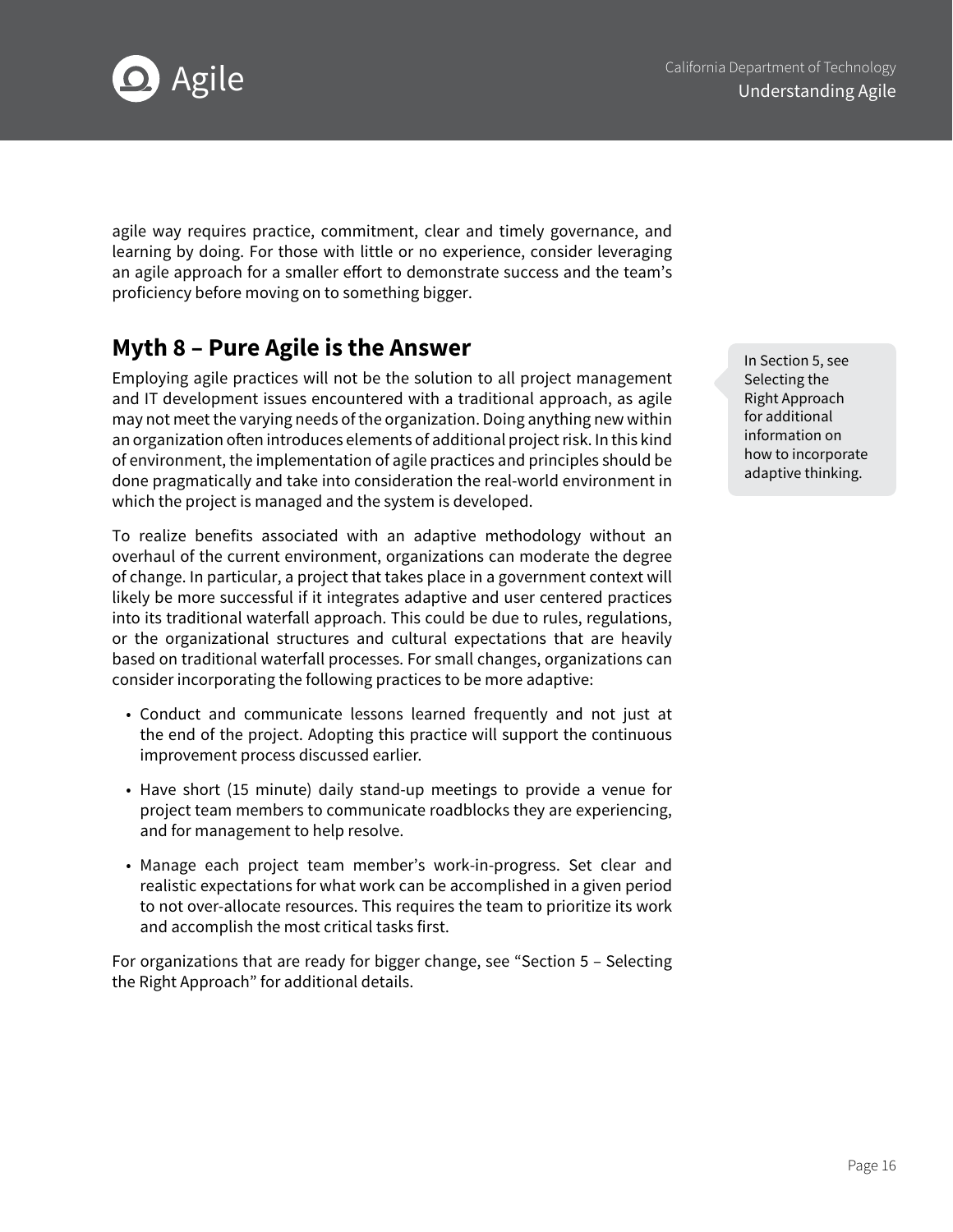

#### **Myth 9 – Agile is Undisciplined**

Agile project management and system development practices are not only demanding of the project team, but they also require the support and a shared commitment for success by the leaders of the organization. The continuous integration and test-driven development of agile requires skill, coordination, collaboration, and discipline from the entire project team. Successful agile teams consistently deliver quality product increments that demonstrate working functionality in short time frames to provide value and benefit to the organization. To achieve this level of delivery, the leaders of the organization must delegate authority to the team to enable them to make decisions rapidly; this requires a high degree of developer and team discipline.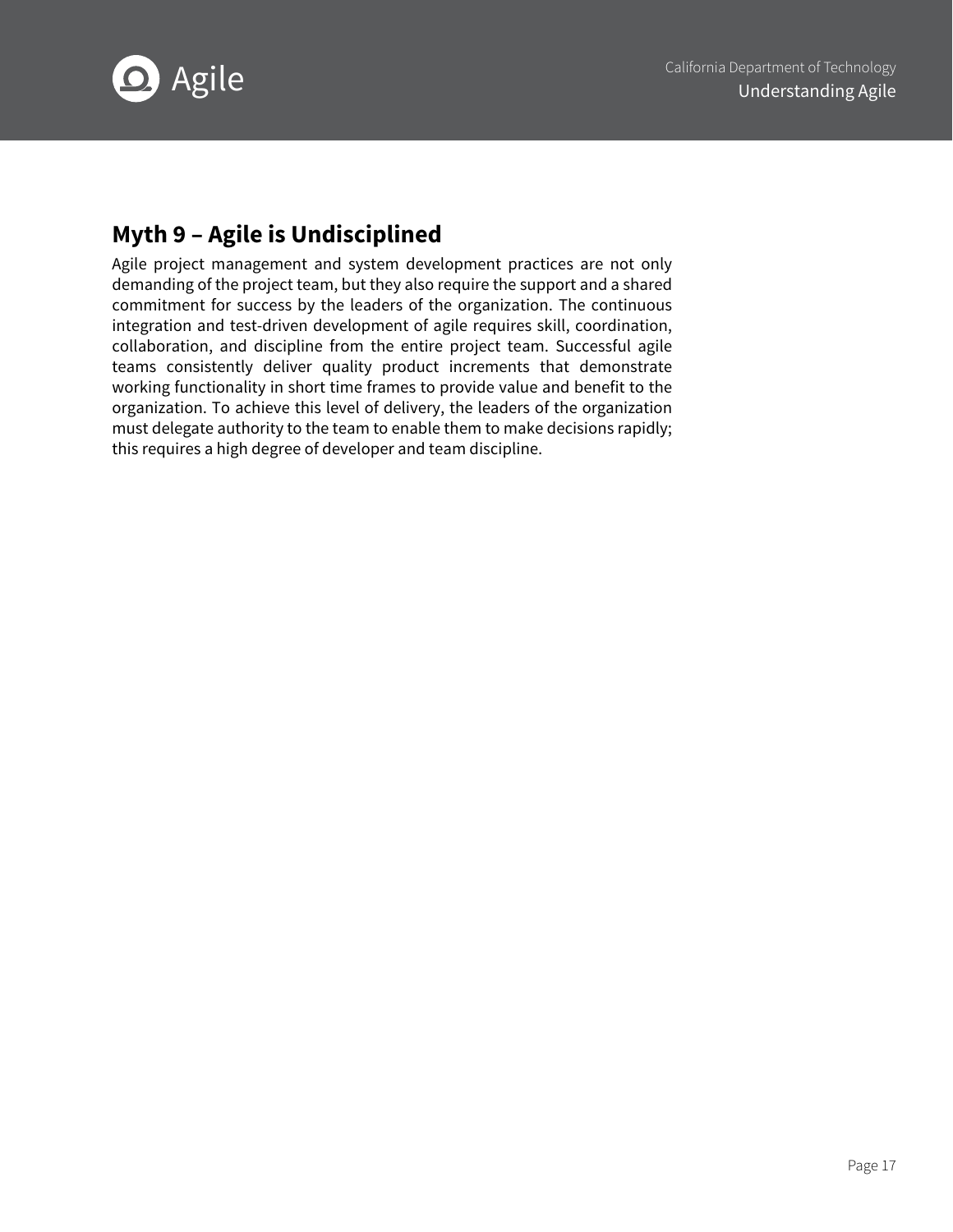<span id="page-17-0"></span>

#### **4. Waterfall and Agile**

There is a spectrum of project management and system development approaches available for projects to choose from, anchored on either ends by the predictive waterfall approach and the adaptive agile approach. To better describe the ends of this spectrum, the following sections will compare and contrast key characteristics of agile with the more familiar aspects of waterfall. The table below identifies the characteristics that will be explored and summarizes the difference between waterfall and agile approaches.

Compares key agile principles and values discussed earlier with waterfall principles and values.

| <b>Characteristic</b>         | Waterfall                                                                                 | <b>Agile</b>                                                                             |
|-------------------------------|-------------------------------------------------------------------------------------------|------------------------------------------------------------------------------------------|
| Scope and Resource Management | Fixed scope with estimated<br>resources and time                                          | Fixed resources and time with<br>estimated scope                                         |
| Product Development Cycle     | Product delivered at the end with a<br>linear, phased approach                            | Product delivered incrementally<br>with short term, iterative<br>development cycles      |
| Project Management Planning   | Detailed, long-term project<br>planning completed prior to<br>execution                   | Continuous planning based on<br>iterations                                               |
| <b>Team Composition</b>       | Definitive team roles with individual<br>assignments of accountability                    | Flexible, cross-functional team<br>roles with the team sharing<br>accountability equally |
| Stakeholder Involvement       | Stakeholders are typically involved<br>at the beginning and end of project<br>development | Stakeholders are deeply involved<br>throughout project development                       |

#### **Scope and Resource Management**

With waterfall projects, requirements are developed and thoroughly documented in project planning in order to come up with a fixed scope. Resource and time estimates are generated based on the fixed scope and are tracked and managed throughout the project. As the project goes through the development phases and new information identified necessitates a change to the scope, the project goes through a structured change control process and resources and time are adjusted accordingly.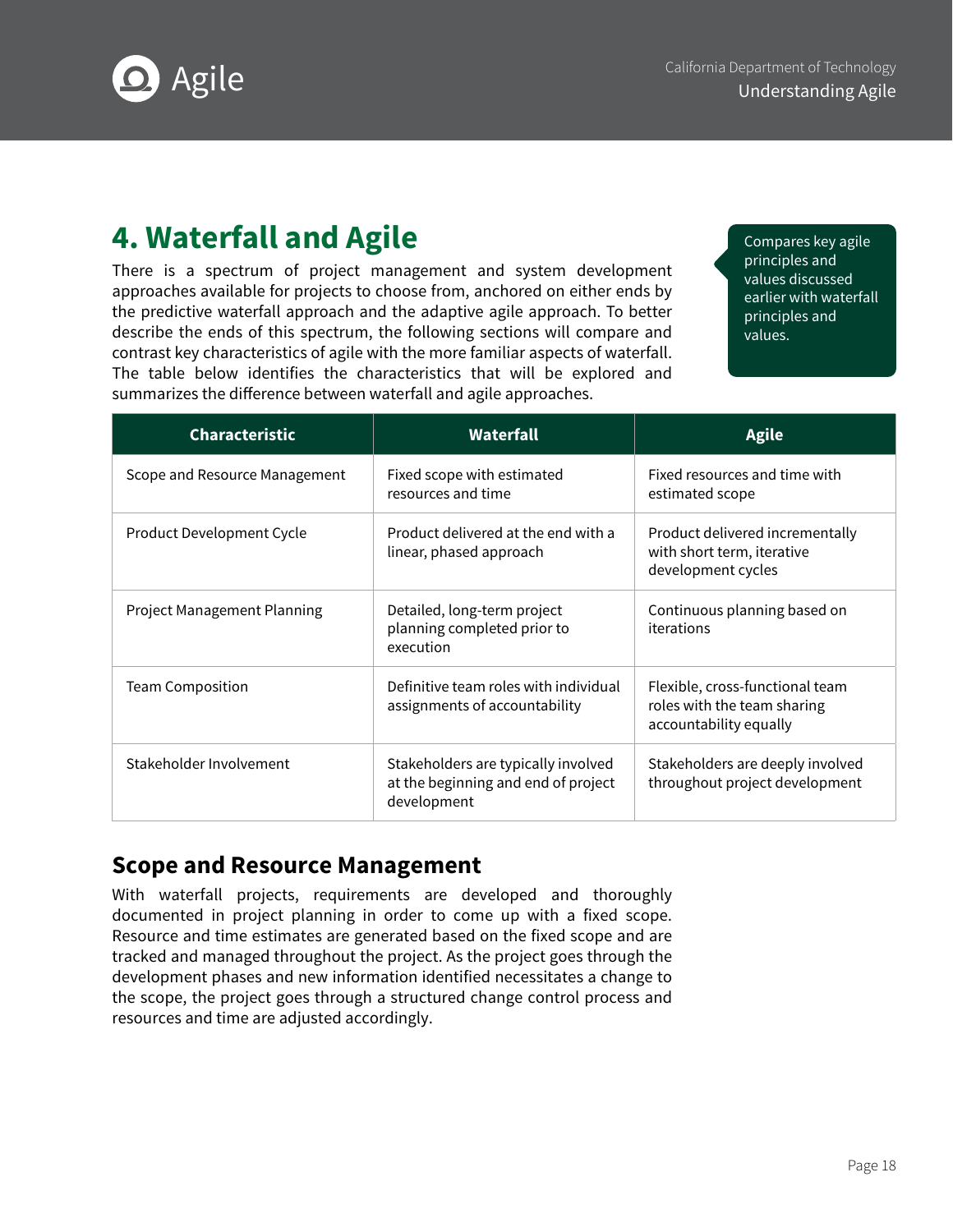

As shown in Figure 4-1, agile places emphasis on resources and time over scope. Agile projects commit to delivering project outcomes within a fixed time frame with fixed resources. With time and resources being constant, scope that is not core or critical to achieving the project outcomes become the constraint that is most negotiable. Design features or functional elements that are not deemed core or critical to the project are flexible and are dependent upon the amount of time and resources available for the project. Another aspect of scope flexibility allows the project team to make the decision to shift delivery of functionality from iteration to iteration, as long as core or critical functionality is delivered before the project ends.



**Figure 4-1** compares how scope, resources and time are perceived in traditional waterfall versus agile.

Agile contends that non-essential functionality within scope can and should be sacrificed in order to deliver higher priority items. This requires the prioritization of scope in a continuous, iterative, and collaborative process. It allows new information discovered through ongoing collaboration between the team and users to result in an adjustment in the priorities. In this way, functionality with the highest business value is prioritized for delivery first and elements that are outside of the core functionality are prioritized last.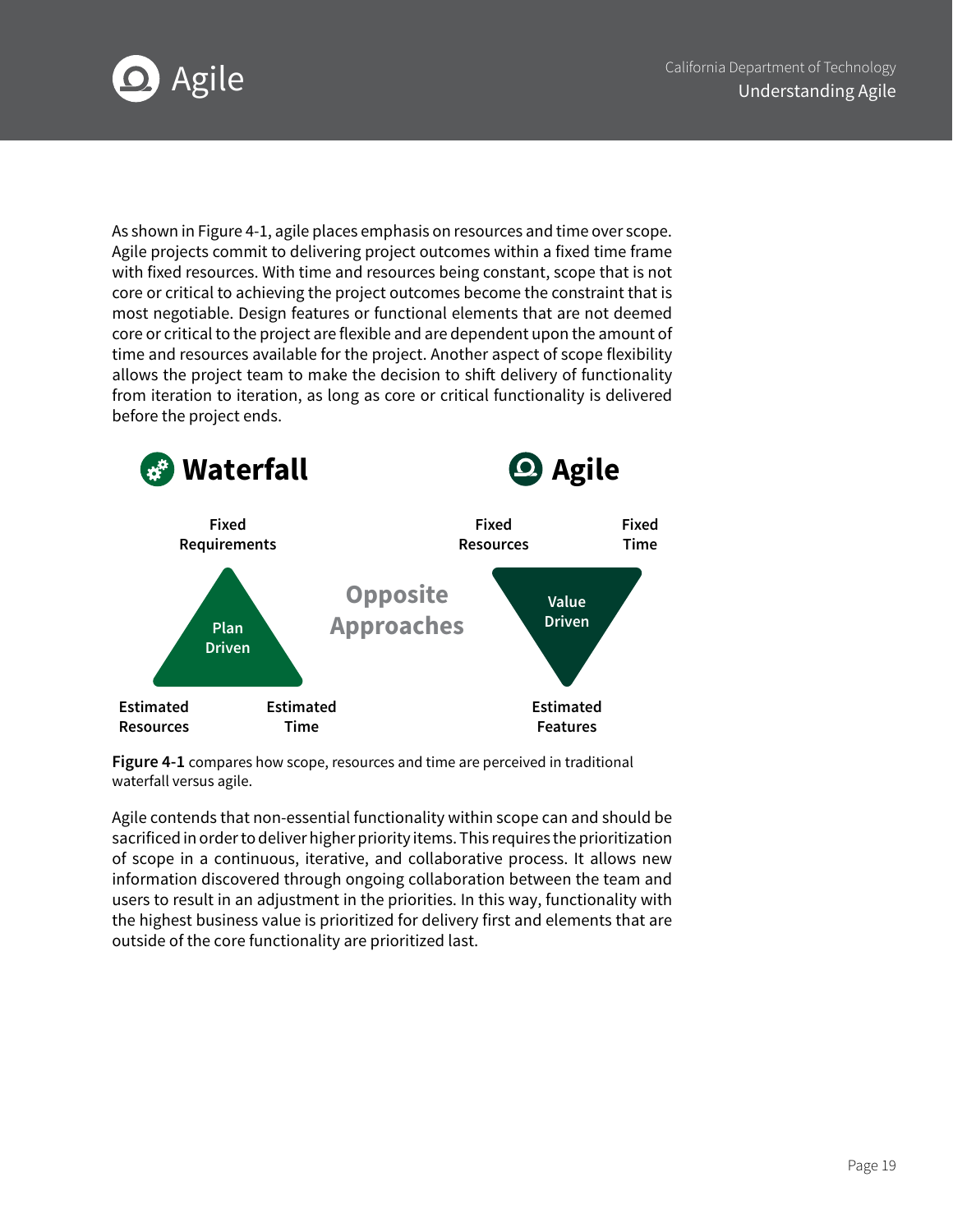

#### **Product Development Cycle**

The development lifecycle for traditional waterfall follows a linear approach where each phase is completed in sequence, culminating in the delivery of a product or service at the end of the project. Although titles may vary among organizations and projects, the series of phases often follow the pattern of plan, analyze, design, build, test and implement. The deployment of all functionality is delivered once at the end.

By contrast, agile includes iterative development cycles that focus on building functional product increments of the overall solution, repeated over the course of the project. Figure 4-2 shows how functioning product is developed incrementally with several product releases over the life of the project, in contrast to traditional waterfall. Through continuous integration, product increments are frequently released to users to provide business value up-front and on an ongoing basis.



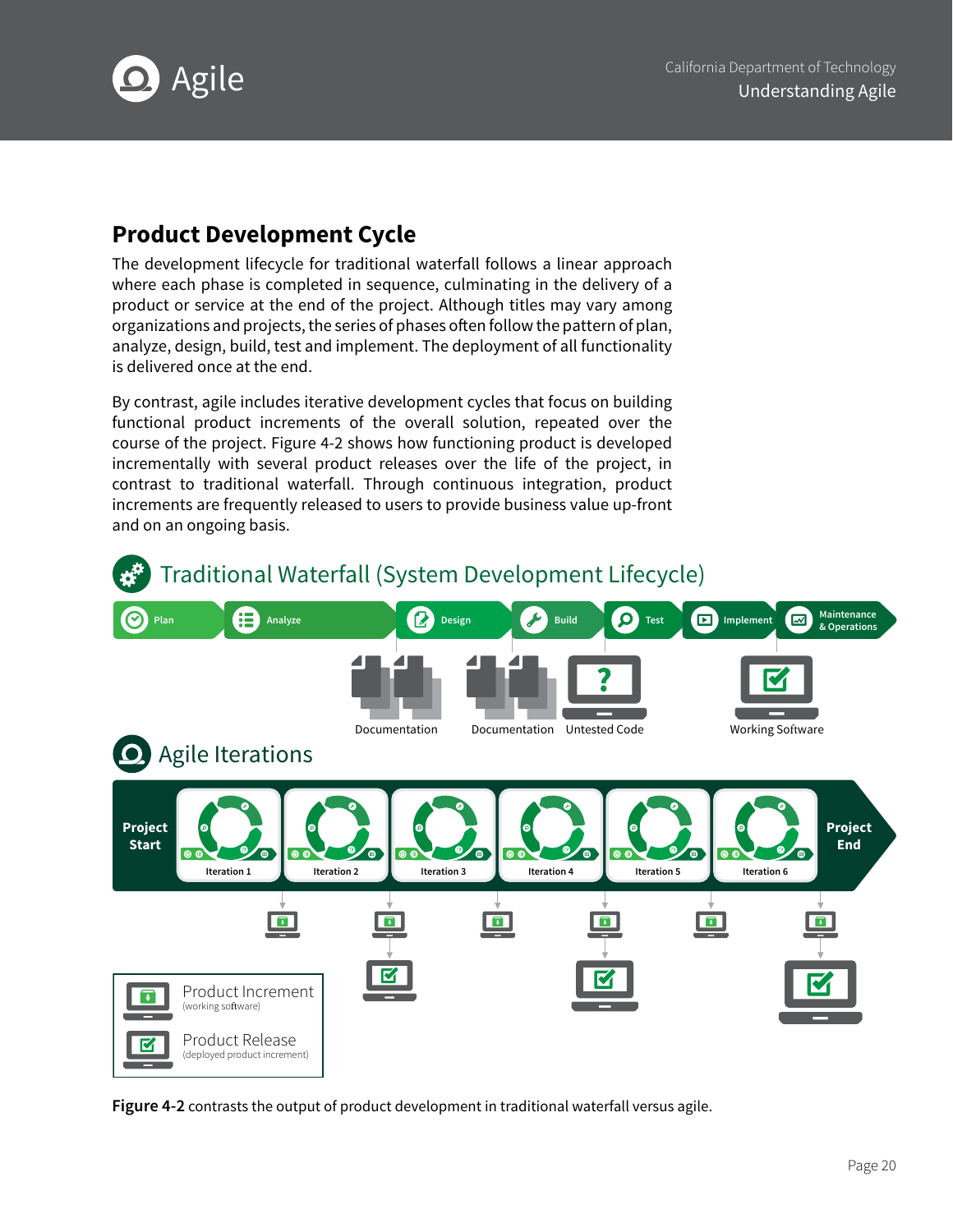

#### **Project Management Planning**

Project management planning practices also vary between waterfall and agile, with the biggest difference being the depth and timing of project management activities. Project management for waterfall requires detailed planning that begins after project initiation with the development of the Project Charter. For a period of time, prior to any system development activities, the project team documents the processes, procedures, and controls that will be carried out during the project that are intended to ensure that the entire project scope is delivered on time and within budget. Over the course of project execution, project variances identified must go through governance channels for analysis and approval prior to implementation; significant changes may require project re-planning efforts.

Agile places more emphasis on the ability of the project team to react to change. Planning occurs continuously, though at a high level in the beginning of the project, to form a prioritized framework for what the project team sets out to achieve. Like waterfall, this includes developing repeatable processes for disciplines such as communications, governance, change control, risk and issue management, etc. However, with agile, the project team has the flexibility to manage work as necessary, with the focus on incrementally delivering system functionality. The decomposition of these priorities into specific activities occurs continuously throughout the development cycle as more information is learned with each iteration. Typically bound by the fixed constraints of time and number of resources, project teams have the liberty to actively manage scope. The team makes decisions based on the goal of delivering functionality that presents the highest business value to the users first. However, in the context of government, scope can only be managed to the extent that all core functionality (e.g., legislatively mandated functionality) is delivered by the end of the project.

Figure 4-3 depicts the continuous elaboration and re-prioritization of system functionality. Scope items are initially ordered from high to low priority. Starting with the highest priority, the project team decomposes the scope item into smaller work efforts that can be completed within an iteration (A). With the business owner providing direction, the decomposed items are considered individually and all scope items are re-prioritized. This may result in placing components of scope at a lower priority than it was previously based on the business value offered. During the iteration, the highest priority scope items are developed into a functioning product increment. To plan for the next iteration, the project team will repeat the process of taking the highest priority scope items and decomposing the work, if necessary (B). Individual scope items are re-prioritized, the highest priority items are developed into a working product increment, and the process repeats until all scope items are developed. This example describes the type of planning that can occur at the iteration level, but, as depicted in Figure 2-3, similar planning activities may occur at all levels of the project and organization. The project and organization.

This section combines and elaborates upon the concepts of iterative planning and flexibility of delivery from Section 2.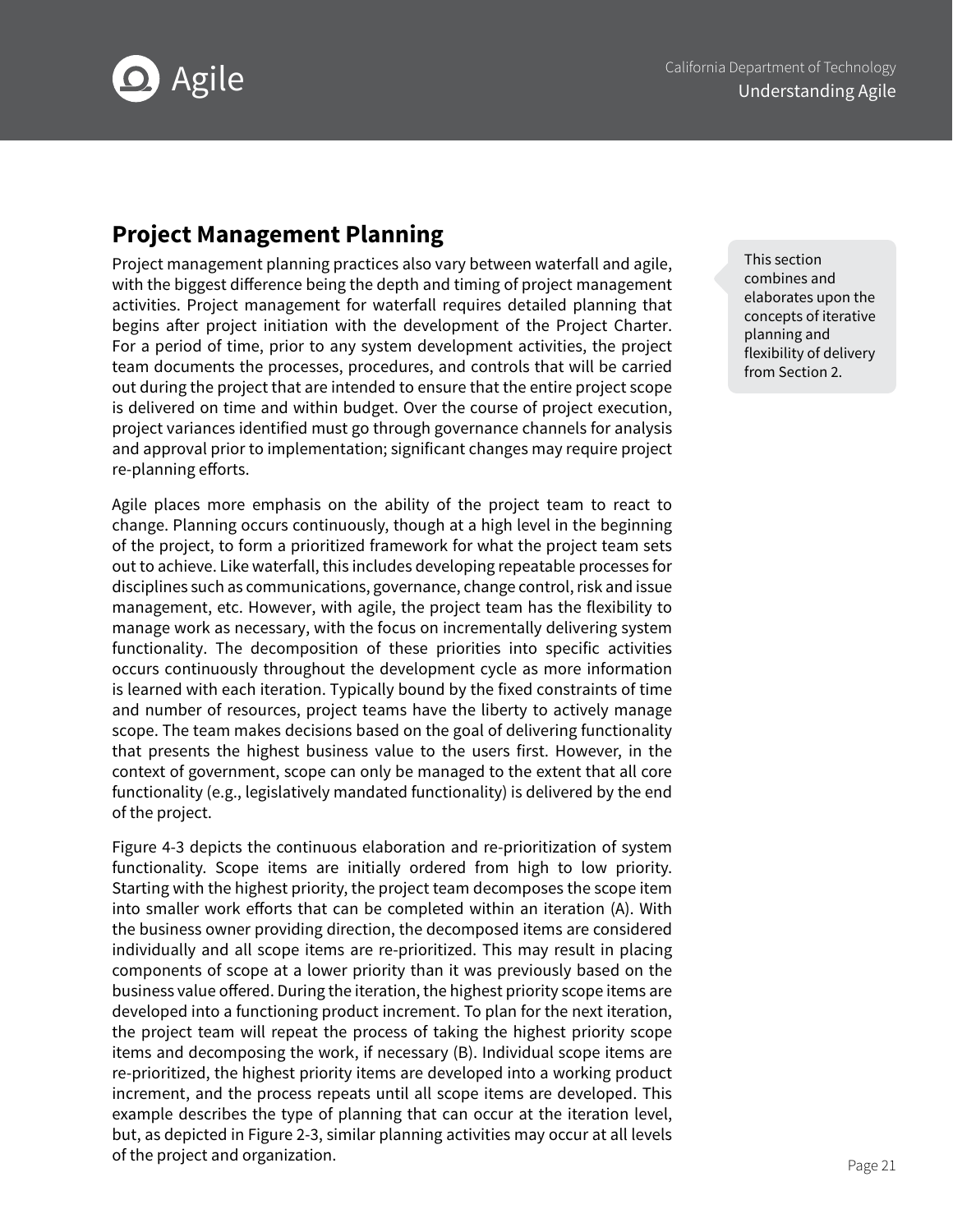



#### **Continuous Elaboration Through Iterative Development**

**Figure 4-3** illustrates how continuous elaboration occurs through iterations.

Wherever the project team ends up on the project management spectrum between agile and waterfall, users will benefit most when project teams prioritize their needs when making decisions. User-centered approaches to project management and system development lead to meeting users' most important needs earlier and with greater consistency across an organization's project portfolio.

#### **Team Composition**

Many waterfall project teams consist of separate roles specializing in specific skills or expertise. For example, an analyst typically hands off requirements to a developer, and then a developer hands off the product to testers, and so on. Conversely, agile teams are cross-functional; each member of an agile team can perform one or more of the skills required to take a requirement through all phases within an iteration. Agile teams typically consist of at least three people to ensure there are enough skills, but no more than nine to minimize complexity of communication and collaboration.

Figure 4-4 illustrates the contrast between teams with undefined roles and defined roles. Each letter represents a different team member and each color represents a different skill. With more adaptive cross-functional teams, each team member has one or more skill, broken down by the differing sizes and colors. Collectively, the team has more than adequate depth in all the skills that

For more information on traditional waterfall planning, see the California Project Management Framework (CA-PMF): [capmf.cio.ca.gov/](http://www.capmf.cio.ca.gov/)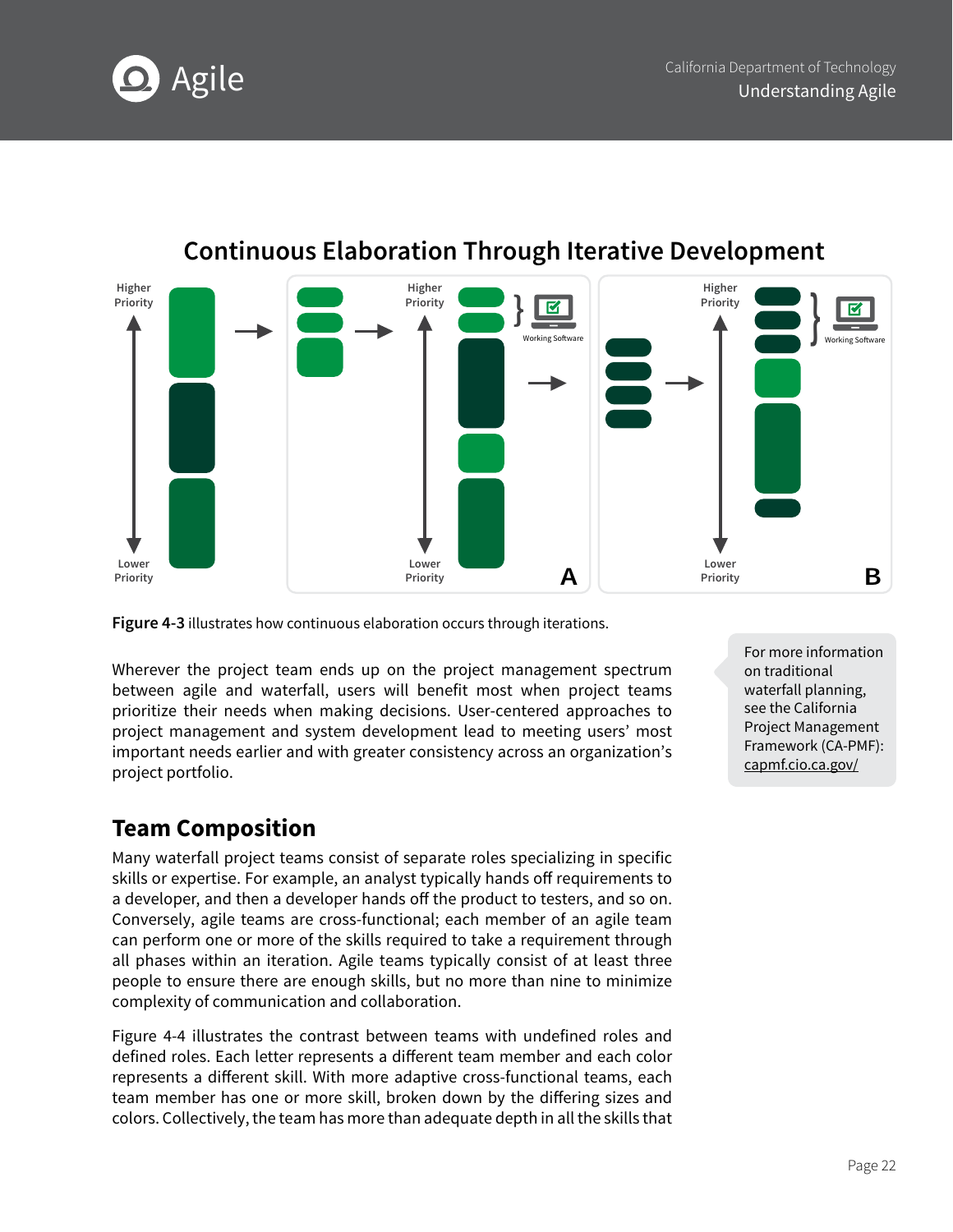

are needed. With more traditional specialist teams, each team member has a specialty skill and serves in a defined role. While cross-functional roles are more prevalent in the private sector, it is desirable for public sector organizations to develop cross-functional teams, as well. In doing this, the organization lends itself to supporting adaptive methodologies.



**Figure 4-4** illustrates what team composition looks like in an environment with cross-functional teams in undefined roles versus specialist teams in defined roles. Each letter represents a team member and each color represents a different skill.

#### **Stakeholder Involvement**

During project planning, there is similar Stakeholder involvement for both waterfall and agile. Stakeholder involvement differs in the development lifecycle. On waterfall projects, there are two pivotal moments in the development lifecycle where Stakeholder involvement is critical to ensure the delivered solution meets the users' needs– during requirements development and acceptance testing. During design and build, the project team will work to achieve the defined requirements with minimal engagement of the Stakeholders until they have the opportunity to validate the requirements by using the finished product during testing. Traditionally, Stakeholders receive project communications, but are not necessarily actively engaged in two-way exchanges.

With the incorporation of iterative development cycles, agile teams are able to solicit Stakeholder feedback on a continuous basis. Stakeholders are engaged before and during each iteration to provide input into the functional priorities. At the end of each iteration, Stakeholders are provided the opportunity to see working components of the product that they can react to and provide feedback.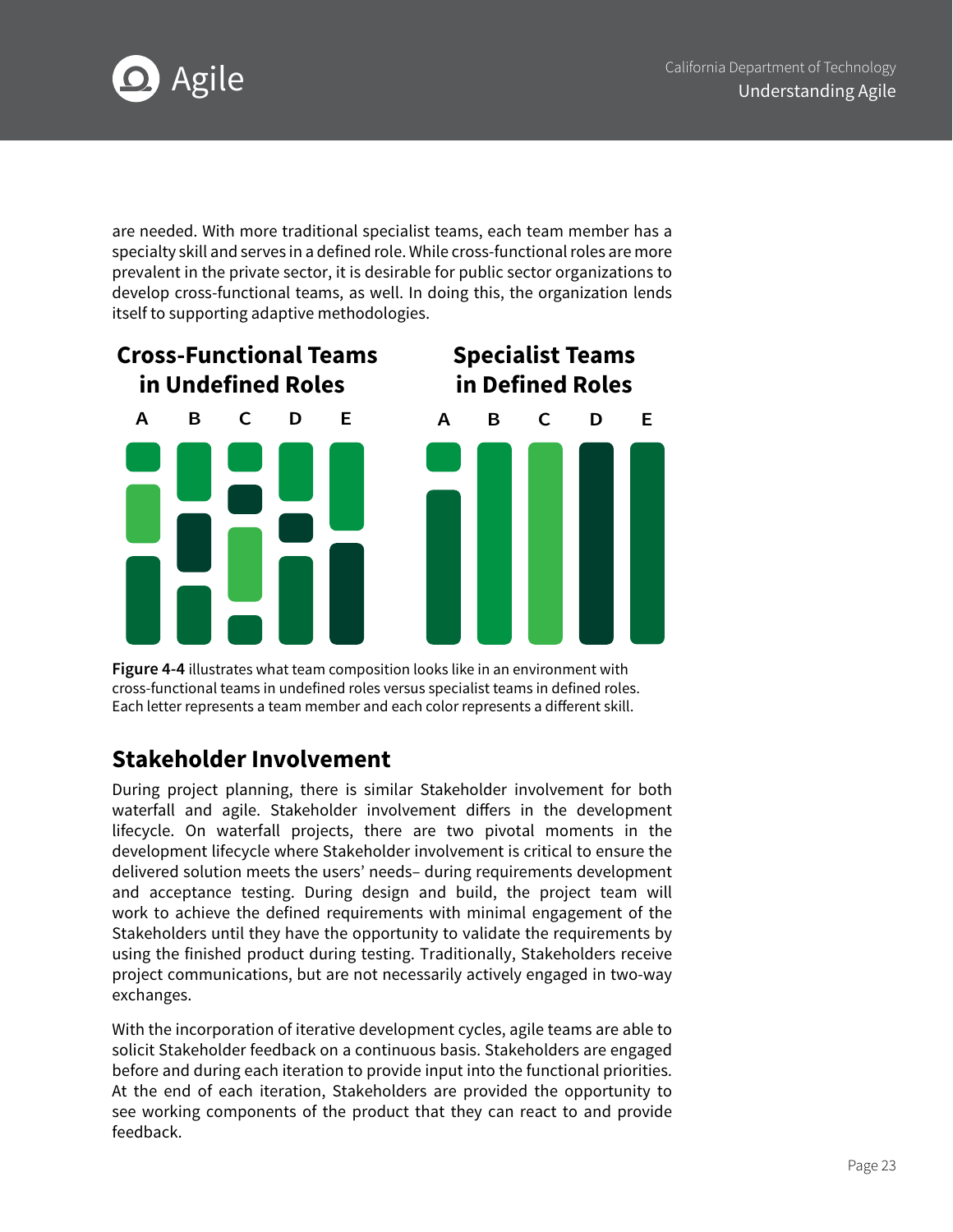<span id="page-23-0"></span>

#### **5. Selecting the Right Approach**

A waterfall approach is best aligned to projects that have a clearly defined and complete set of requirements. It is expected that Stakeholders have a clear vision of the project scope; significant changes to scope are not intended after planning is complete. Because the complete product is not delivered until the end, emphasis will be placed on quality while speed of delivery is not a priority. The strict, linear methodology fits a project team and sponsoring organization that requires structure in the team's day-to-day activities and a detailed project plan for the organization to march towards.

Agile may also be feasible for projects that have a clear scope, where an adaptive approach would be effective in promoting early and frequent delivery; however, agile is also well suited for projects that do not have a clear and detailed vision of what the system should look like, how it should work, or what features need to be included. This lack of clarity upfront leads to changes in Stakeholder priorities and possibly scope as more information becomes known during design and development. An agile approach encourages this type of scope flexibility through progressive elaboration of the needs and wants of the users, making it an ideal approach for these situations.

Another need that an agile approach can help address is rapid and incremental delivery of functionality to users. However, with functioning product increments delivered frequently, speed of decision-making and team action becomes an important factor. Creating and maintaining an environment that supports rapid delivery requires a supportive governance process, as well as project team members that are skilled and can work independently without detailed guidance on what needs to happen next.

Many state organizations may not be ready to fully adopt agile as a project management and/or development approach, but certain agile practices related to the organization and project planning can be leveraged in a traditional waterfall environment. By incorporating adaptive thinking and a user centered design approach, organizations can make incremental changes that can bring about increases to user satisfaction that is a cornerstone of agile values and principles.

Provides guidance for selecting the right approach for your project and organization.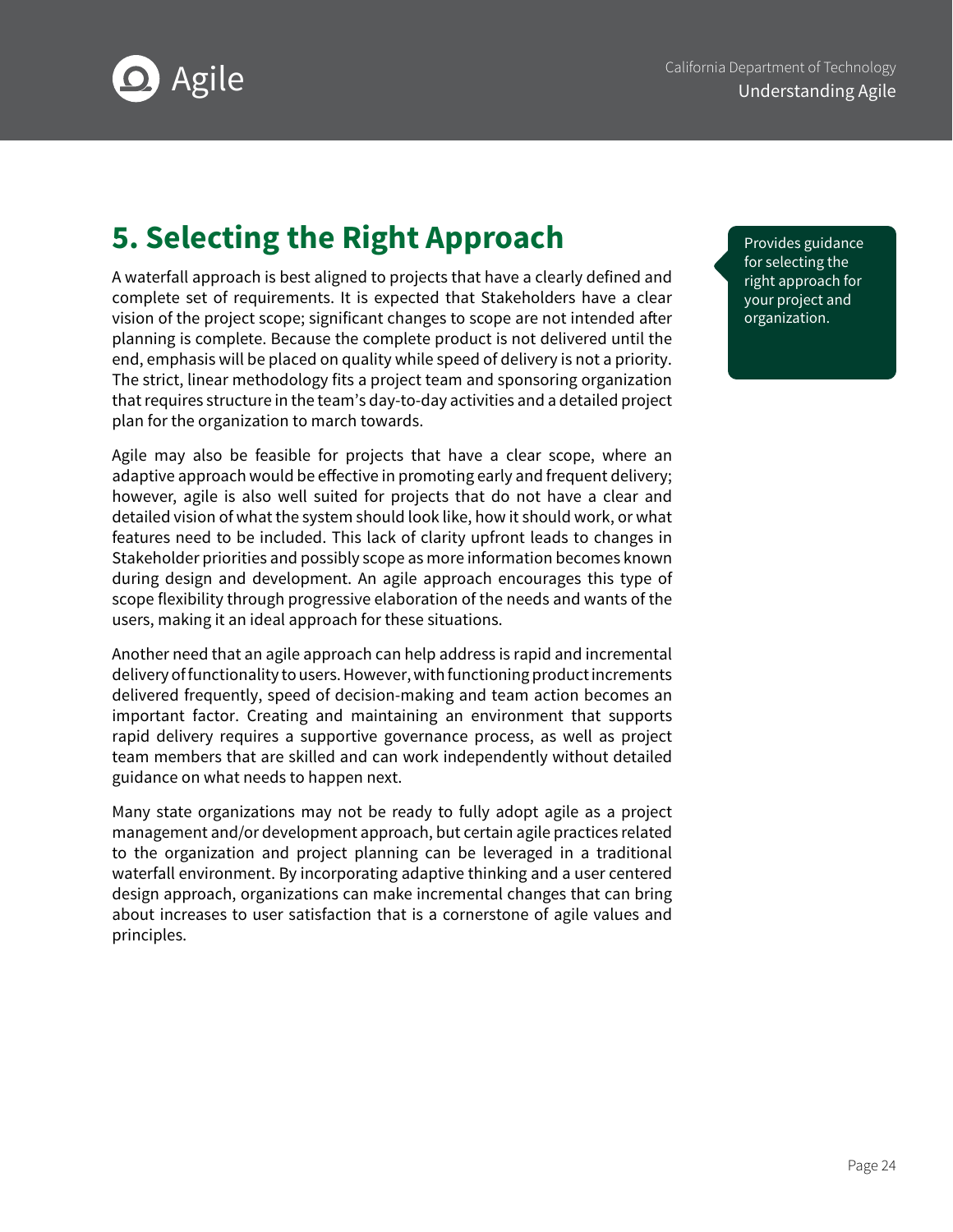

One such option is a modular approach where the linear project management and development cycle of waterfall is utilized, but the project scope is broken into sizable pieces or components of the full project scope, as illustrated in Figure 5-1.



**Figure 5-1** depicts the progressive deployment of functionality in a modular approach using traditional waterfall.

This approach provides the project team the familiarity of the waterfall project management lifecycle and development cycle across the entire project, but accelerates the delivery of functionality over several releases. Though use of this modular approach is still a longer cycle than an agile iteration, development time frames will be shorter than traditional waterfall and release of functionality will not be dependent on completion of the entire product or project. Stakeholders will not have to wait until the end to realize some benefits, and the project team will have multiple opportunities to obtain Stakeholder feedback and incorporate lessons learned into each release. Organizations using this approach can be more aggressive over time and have more, shorter releases, to the point where iterations of 4 weeks or less become attainable and there is a natural progression to move towards agile development.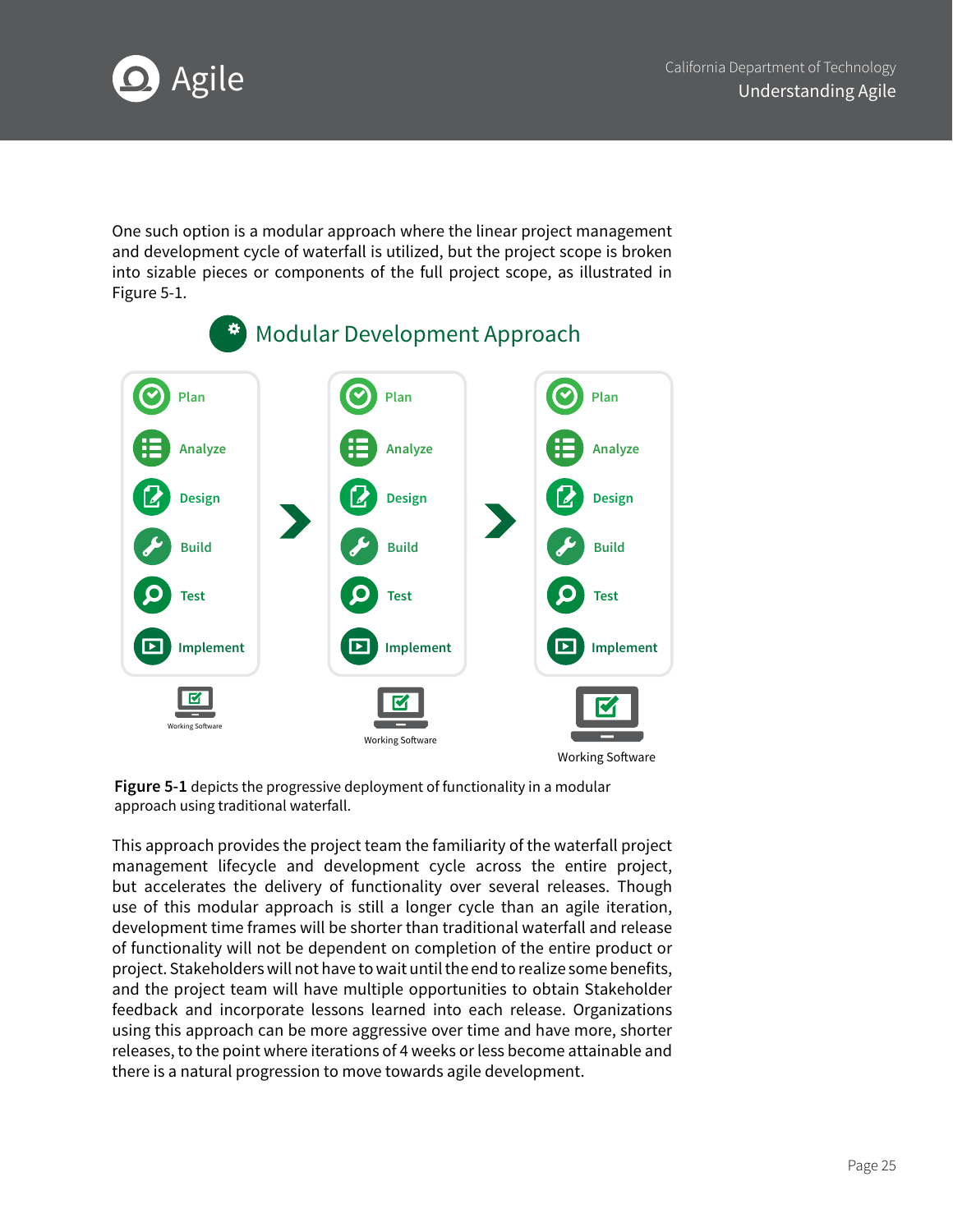

When deciding the degree of which to adopt agile, consider the following questions:

- Is the organization ready and able to change to adaptive ways of thinking and doing?
- Would the culture of the organization support empowerment and decisionmaking at the team level (instead of the management level)?
- Will project team members: have cross-functional expertise, be dedicated full-time to the effort, and be collocated to allow for more effective communication, prompt decision making, and streamlining of product development?
- What business goals and user needs will be addressed?
- Are the Stakeholders/users willing to collaborate frequently and commit the time?
- Are there well-defined requirements? How likely is it that these requirements will change over the course of the project?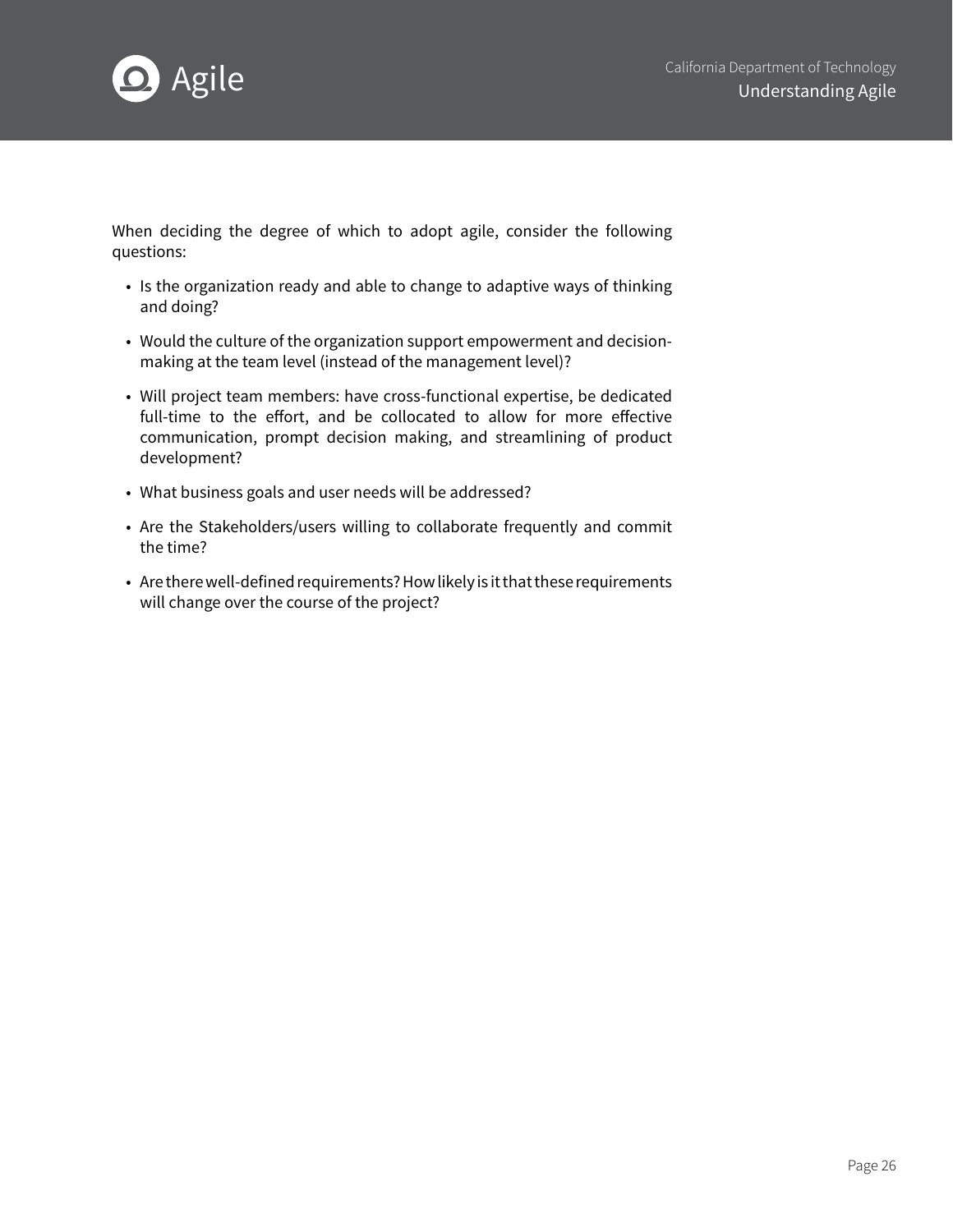<span id="page-26-0"></span>

#### **6. Transitioning to Agile**

While agile methods are not overly complex in and of themselves, it can often be very difficult to transition to agile wholly or in part, especially when many state organizations are entrenched in traditional processes and cultural norms that are difficult to move away from. A variety of factors contributes to successfully adopting agile processes and practices, both for the teams and the organization. State organizations considering a transition to agile can start with a recognition that the transition may begin with a series of small incremental shifts in the culture of the organization or the way a project is planned. Incrementally incorporating adaptive thinking is key to successfully navigating the transition to being agile.

To institutionalize a culture that supports adaptive strategies, state organizations should create a plan to identify and address the potential challenges it may face. This may include identifying and developing multiskilled, collocated team members, and developing a governance strategy that provides the necessary support to make adjustments if teams struggle with the transition. A few of the success criteria for being more adaptive in pursuit of being agile are provided below.

Tips to ease organizational transition to agile.

Incorporate these practices on any project to be more adaptive and responsive to user and project needs.

#### **Access to Business Owners**

Agile projects are most successful when a business representative can be dedicated to representing the users and business owners of the organization on a daily basis. As depicted in Figure 6-1, identifying someone who can be dedicated to the project, accessible to the development team, and empowered to make difficult business decisions on a daily basis increase the chance for success.



**Figure 6-1** shows the business owner as the conduit of communication between the development team and the Stakeholders/users.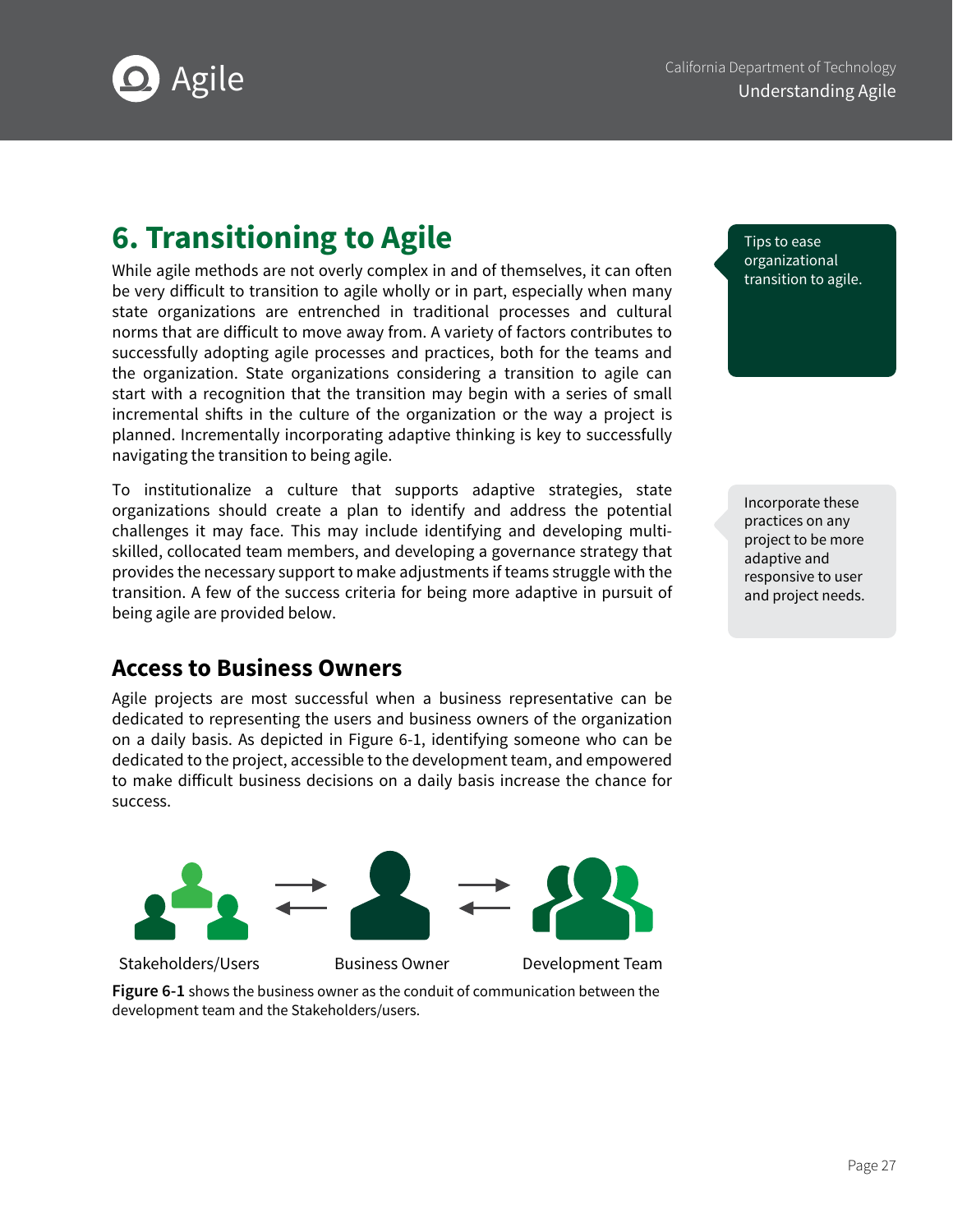

#### **Multi-skilled Teams**

Teams must be equipped to effectively self-organize and determine how to complete the work. For developers, this means possessing the skills needed to take a requirement from inception to completion. For all team members, this means exceptionally good judgment, risk management, collaboration, and decision-making skills. Ideally, each member of the team possesses multiple skills to remove any single points of failure.

#### **Ability to Collocate Teams**

Face-to-face communication is often the most efficient and effective method of sharing information for understanding and agreement. Removing communication barriers drastically increases the chances of an agile team being able to effectively self-manage, self-organize, and understand the needs of the user.

#### **Executive Support**

Team-level adoption of agile practices will fail without leadership support at all levels. Although teams may adopt agile techniques tactically, support at the strategic level enhances their success at organizational and inter-team interactions.

#### **Stakeholder and User Involvement**

Stakeholders and users need to be willing to participate regularly and consistently in review meetings and offer feedback. This is very important when implementing a user-centered delivery approach.

#### **Pilot Approach**

Development of a pilot project using agile can be a less risky approach to gauge the project team's capability and proficiency with agile practices. Having a project team employ agile on a small, localized project will allow the team to learn and, if successful, bring forward the knowledge and experience gained to continue agile development for the rest of the project.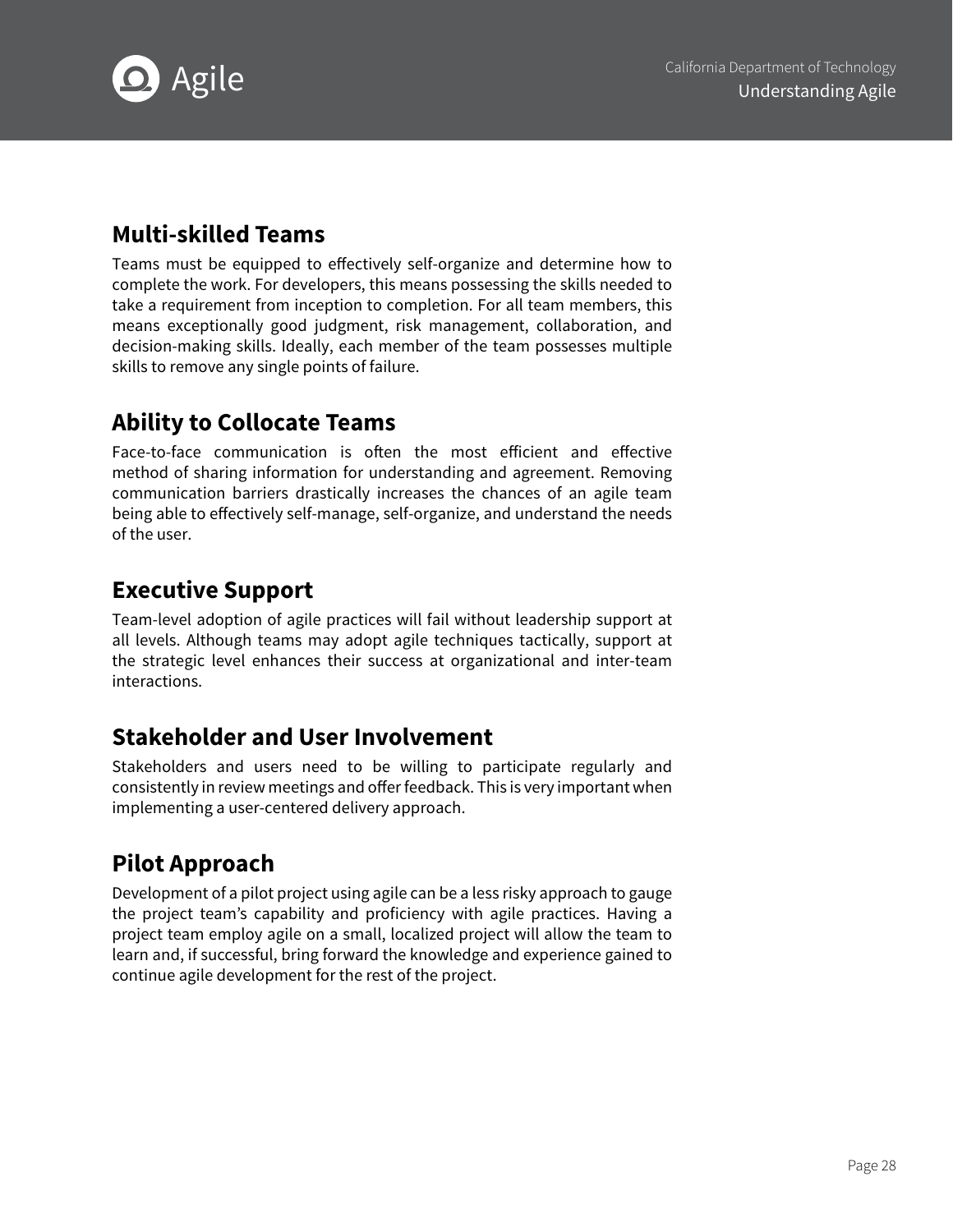

#### **Access to Agile Expertise and Transition Support**

Organizations that attempt to transition to a full-on agile approach without embedded agile expertise and transition support tend to have trouble. Agile expertise provides in-the-moment course correction when adopting new practices and processes. Agile transitions require continuous learning and consistent course correction.

#### **Flexibility with Documents and Meetings**

Constraints for an agile transition likely exist in the state government environment, where existing reporting requirements and project documents are often based on traditional methods, as well as legislative requirements. When selecting an initial or pilot project to apply an agile approach, state organizations should choose a smaller, less complex project that doesn't have stringent reporting requirements and/or work with the appropriate oversight agencies to set expectations. Project teams require more flexibility with documents and meetings when adopting agile practices.